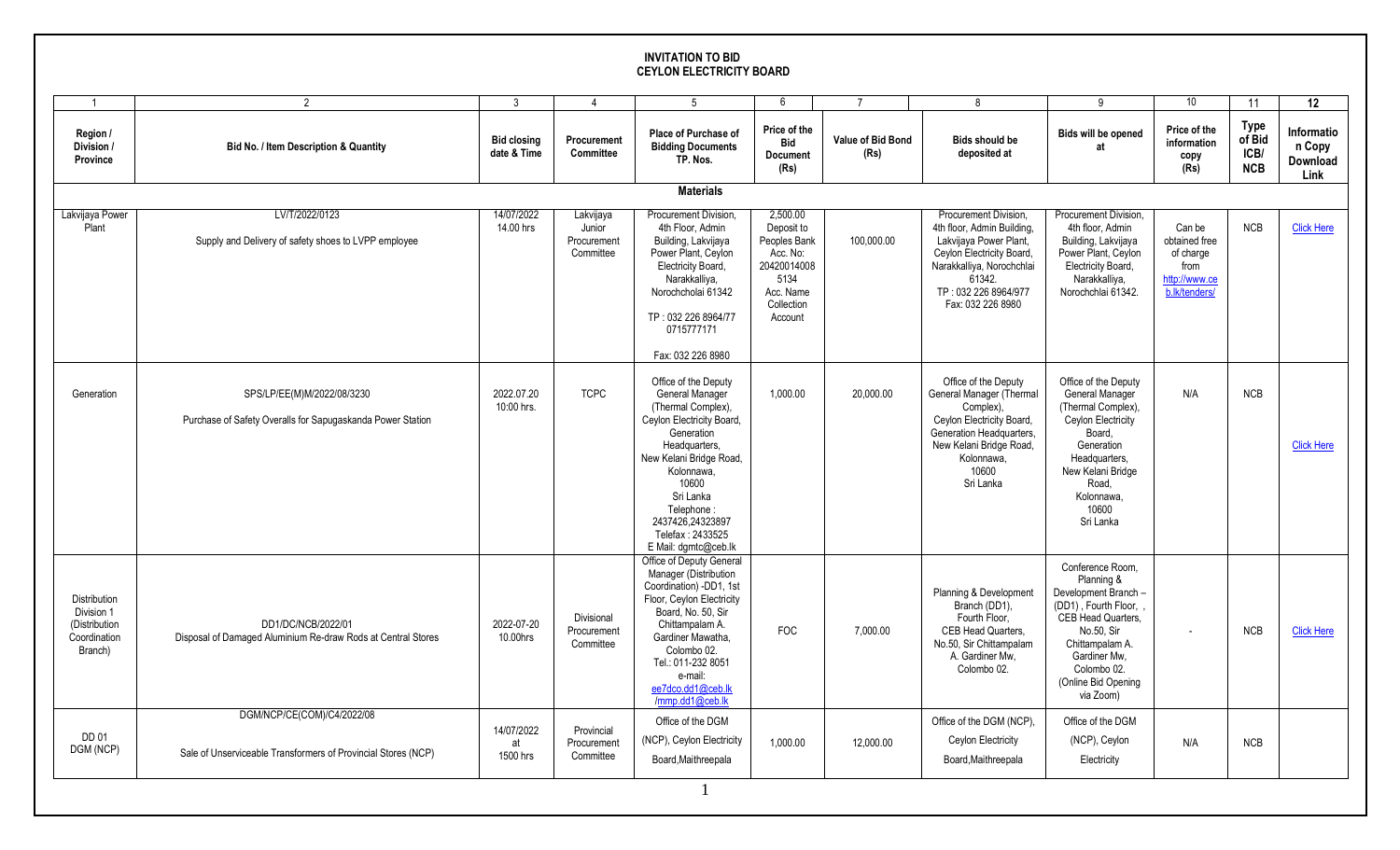| DGM/NWP1/CEECM/T/2022/184<br>Sales of Unserviceable Items in Panduwasnuwara Consumer Service Center of<br>Electrical Engineer (Kuliyapitiya) Office.<br>DD1/P&D/ICB/2022/007/D<br>Supply & Delivery of A.C.S.R. Racoon - 7/4.09 mm - 200,000 kg                                                                                                                                                                                           | 20th July 2022<br>02.00 p.m.<br>2022-08-03 | Provincial<br>Procurement<br>Committee. | Anuradhapura.<br>TP. 025 - 2222552<br><b>Chief Engineer</b><br>(Commercial) Branch<br>CEB<br>Narammala Road,<br>Kuliyapitiya.<br>037 - 2281892<br>Planning & Development<br>Branch (DD1), Fourth | 1,000.00  | 10% of the Value of<br>Lot | Anuradhapura.<br>TP. 025 - 2222552<br>Deputy General Manager's<br>(NWP-I) Office<br>CEB<br>Narammala Road.                                  | Senanayake Mawatha,<br>Anuradhapura.<br>TP. 025 - 2222552<br>Deputy General<br>Manager's(NWP-I)<br>Office<br>CEB                                                     |                                                                                                                                                                                               | <b>NCB</b> | <b>Click Here</b> |
|-------------------------------------------------------------------------------------------------------------------------------------------------------------------------------------------------------------------------------------------------------------------------------------------------------------------------------------------------------------------------------------------------------------------------------------------|--------------------------------------------|-----------------------------------------|--------------------------------------------------------------------------------------------------------------------------------------------------------------------------------------------------|-----------|----------------------------|---------------------------------------------------------------------------------------------------------------------------------------------|----------------------------------------------------------------------------------------------------------------------------------------------------------------------|-----------------------------------------------------------------------------------------------------------------------------------------------------------------------------------------------|------------|-------------------|
|                                                                                                                                                                                                                                                                                                                                                                                                                                           |                                            |                                         |                                                                                                                                                                                                  |           |                            |                                                                                                                                             |                                                                                                                                                                      |                                                                                                                                                                                               |            |                   |
|                                                                                                                                                                                                                                                                                                                                                                                                                                           |                                            |                                         |                                                                                                                                                                                                  |           |                            |                                                                                                                                             |                                                                                                                                                                      |                                                                                                                                                                                               |            |                   |
|                                                                                                                                                                                                                                                                                                                                                                                                                                           |                                            |                                         |                                                                                                                                                                                                  |           |                            |                                                                                                                                             |                                                                                                                                                                      |                                                                                                                                                                                               |            |                   |
|                                                                                                                                                                                                                                                                                                                                                                                                                                           |                                            |                                         |                                                                                                                                                                                                  |           |                            |                                                                                                                                             |                                                                                                                                                                      |                                                                                                                                                                                               |            |                   |
|                                                                                                                                                                                                                                                                                                                                                                                                                                           |                                            |                                         |                                                                                                                                                                                                  |           |                            | Kuliyapitiya                                                                                                                                | Narammala Road.<br>Kuliyapitiya                                                                                                                                      |                                                                                                                                                                                               |            |                   |
|                                                                                                                                                                                                                                                                                                                                                                                                                                           | 10.00hrs                                   | Divisional<br>Procurement<br>Committee  | Floor, CEB Head<br>Quarters, No.50, Sir<br>Chittampalam A.<br>Gardiner Mw.<br>Colombo 02.<br>T.P No. 011-2430473.<br>0702309090<br>e-mail: mmp.dd1@ceb.lk                                        | 12,500.00 | 1,750,000.00               | Planning & Development<br>Branch (DD1),<br>Fourth Floor,<br>CEB Head Quarters,<br>No.50, Sir Chittampalam<br>A. Gardiner Mw.<br>Colombo 02. | Conference Room,<br>Planning &<br>Development Branch -<br>(DD1), Fourth Floor,<br>CEB Head Quarters,<br>No.50, Sir<br>Chittampalam A.<br>Gardiner Mw,<br>Colombo 02. | 1,000.00                                                                                                                                                                                      | <b>ICB</b> | <b>Click Here</b> |
|                                                                                                                                                                                                                                                                                                                                                                                                                                           |                                            |                                         |                                                                                                                                                                                                  |           |                            |                                                                                                                                             |                                                                                                                                                                      |                                                                                                                                                                                               |            |                   |
| DD2/P&D/ICB/2022/009/D<br>Supply & Delivery of HV Metering Transformer 33kV/110V 50 - 100/5 - 67<br>Nos.                                                                                                                                                                                                                                                                                                                                  | 03 August<br>2022<br>At 10.00hr            | <b>DPC</b>                              | DGM (P&D-DD2),<br>Ground Floor, Ceylon<br>Electricity Board, No<br>205/3, Kandy Road,<br>PahalaBiyanwila,<br>Kadawatha.<br>+94-11-2348470<br>+94-11-2433117                                      | 3,500.00  | 450,000.00                 | Office of the AGM (DD2).<br>1st Floor, CEB, No 205/3,<br>Kandy Road,<br>PahalaBiyanwila,<br>Kadawatha.                                      | Office of the AGM<br>$(DD2)$ ,<br>1st Floor, CEB, No<br>205/3, Kandy Road,<br>PahalaBiyanwila,<br>Kadawatha.                                                         | 250.00                                                                                                                                                                                        | <b>ICB</b> | click here        |
| DD2/P&D/NCB/2022/014/D<br>Supply and Delivery of 33kV Pin Cross Arm- 14,000Sets.                                                                                                                                                                                                                                                                                                                                                          | 2022<br>At 10.00hr                         | <b>DPC</b>                              | Same as above                                                                                                                                                                                    | 20,000.00 | 1,400,000.00               | Same as above                                                                                                                               | Same as above                                                                                                                                                        | 1,000.00                                                                                                                                                                                      | <b>NCB</b> | click here        |
| DD2/P&D/ICB/2022/016/D<br>Supply and Delivery of Pin Connectors 10sqmm - 390,000 Nos.                                                                                                                                                                                                                                                                                                                                                     | 03 August<br>2022<br>At 10.00hr            | <b>DPC</b>                              | Same as above                                                                                                                                                                                    | 3,500.00  | 430,000.00                 | Same as above                                                                                                                               | Same as above                                                                                                                                                        | 250.00                                                                                                                                                                                        | <b>ICB</b> | click here        |
| DD2/P&D/NCB/2022/019/D<br>Supply & Delivery of Un-Galvanized Bolts and Nuts.<br>1. Washer Flat - Un-Galvanized Bolt size 16mm - 428,000Nos.<br>2. Bolts & Nuts Un-Galvanized 200x 16 mm - 296,000 Nos.<br>3. Bolts & Nuts Un-Galvanized 250x 16 mm - 60,000 Nos.<br>4. Bolts & Nuts Un-Galvanized 280x 16 mm - 13,000 Nos.<br>5. Bolts & Nuts Un-Galvanized 300x 16 mm - 27,000 Nos.<br>6. Thimbles - 7/3.15 mm Un-Galvanized 53,500 Nos. | 20 July<br>2022<br>At 10.00hr              | <b>DPC</b>                              | Same as above                                                                                                                                                                                    | 12,500.00 | 600,000.00                 | Same as above                                                                                                                               | Same as above                                                                                                                                                        | 250.00                                                                                                                                                                                        | <b>NCB</b> | click here        |
| DD2/P&D/ICB/2022/020/D<br>Supply & Delivery of Pin Insulators 33kV - 24,000 Nos.                                                                                                                                                                                                                                                                                                                                                          | 03 August<br>2022<br>At 10.00hr            | <b>DPC</b>                              | Same as above                                                                                                                                                                                    | 20,000.00 | 1,050,000.00               | Same as above                                                                                                                               | Same as above                                                                                                                                                        | 1,000.00                                                                                                                                                                                      | ICB        | click here        |
| WPN/NCB/2022/112<br>Printing & Delivery of Electricity Bill forms - 3,000 pkts                                                                                                                                                                                                                                                                                                                                                            | 2022-07-06<br>2.00 p.m.                    | Provincial<br>Procurement<br>Committee  | DGM(WPN)'s Office,<br>CEB, No.280,<br>Kandy Road,<br>Kiribathgoda<br>Tel.011-2911071/72                                                                                                          | 1,000.00  | 40,000.00                  | DGM(WPN)'s Office, CEB,<br>No.280.<br>Kandy Road, Kiribathgoda<br>Tel.011-2911071/72                                                        | DGM(WPN)'s Office,<br>CEB, No.280,<br>Kandy Road,<br>Kiribathgoda<br>Tel.011-2911071/72                                                                              |                                                                                                                                                                                               | <b>NCB</b> | <b>Click Here</b> |
|                                                                                                                                                                                                                                                                                                                                                                                                                                           |                                            | 20July                                  |                                                                                                                                                                                                  |           |                            |                                                                                                                                             |                                                                                                                                                                      | ** Please send the requests via e-mail to mmp.dd1@ceb.lk with contact details to obtain information regarding the purchasing of the Bid document in this pandemic situation due to Covid - 19 | 2          |                   |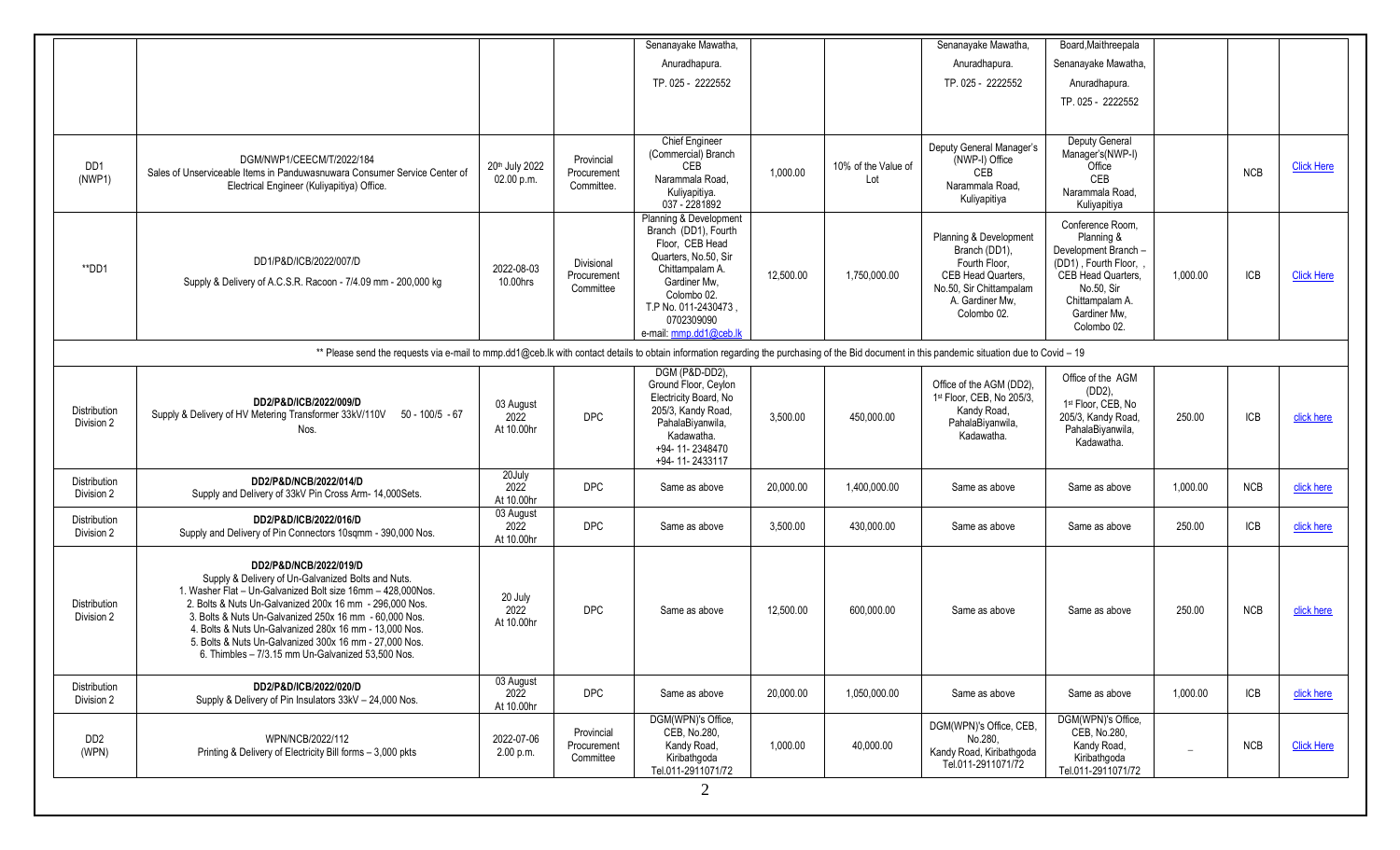| <b>Distribution</b> | DD3/P&D/ICB/2021/024/D                                                                                                                                        | 03 Aug 2022             | Divisional               | Office of the DGM (P&D)                                        | 3.500.00  | 380,000.00   | Office of the DGM (P&D -                            | Auditorium. 3rd Floor.                     |     | $\overline{ICB}$ | <b>Click Here</b> |
|---------------------|---------------------------------------------------------------------------------------------------------------------------------------------------------------|-------------------------|--------------------------|----------------------------------------------------------------|-----------|--------------|-----------------------------------------------------|--------------------------------------------|-----|------------------|-------------------|
| Division 03         | Bid for Supply & Delivery of, Stainless Steel Strap, for Bundled Cable - 26,000m,                                                                             |                         | Procurement              | - DD3), CEB DD 3 Head                                          |           |              | DD3), CEB DD 3 Head                                 | CEB. DD3 Head                              |     |                  |                   |
| (P&D)               | Lugs for ABC 230/400V 54.6sqmm - 5,500Nos, Connector Insulated Phase                                                                                          | 10.00 hrs               | Committee.               | Office, 3rd Floor, No.                                         |           |              | Office, 3rd Floor, No. 644,                         | Office. No. 644. Sri                       |     |                  |                   |
|                     | Cond. For ABC 230/400V 10sqmm - 13,000Nos, Connector Insulated Phase                                                                                          |                         |                          | 644, Sri                                                       |           |              | Sri Jayawardanapura Mw,                             | Jayawardenepura                            |     |                  |                   |
|                     | Cond. For ABC 230/400V 16sqmm - 8,000Nos, Connector Insulated Phase<br>Cond. For ABC 230/400V 70sqmm - 38,000Nos, Connector Insulated Neutral                 |                         |                          | Jayawardanapura Mw,<br>Ethul kotte.                            |           |              | Ethul kotte.                                        | Road, Ethul kotte.                         |     |                  |                   |
|                     | Cond. For ABC 230/400V 54.6sgmm - 15,500Nos                                                                                                                   |                         |                          | T.P No. 011-2880601.                                           |           |              |                                                     |                                            |     |                  |                   |
|                     |                                                                                                                                                               |                         |                          | 2880610                                                        |           |              |                                                     |                                            |     |                  |                   |
| <b>Distribution</b> | DD3/P&D/ICB/2022/003/D                                                                                                                                        | 03 Aug 2022             | Divisional               | Office of the DGM (P&D                                         | 12,500.00 | 1,200,000.00 | Office of the DGM (P&D -                            | Auditorium, 3 <sup>rd</sup> Floor.         |     | <b>ICB</b>       | <b>Click Here</b> |
| Division 03         | Bid for Supply & Delivery of, ACSR (LYNX) - 37/2.79mm - 150,000kg                                                                                             |                         | Procurement              | - DD3). CEB DD 3 Head                                          |           |              | DD3), CEB DD 3 Head                                 | CEB. DD3 Head                              |     |                  |                   |
| (P&D)               |                                                                                                                                                               | 10.00 hrs               | Committee.               | Office, 3rd Floor, No.                                         |           |              | Office, 3rd Floor, No. 644,                         | Office, No. 644, Sri                       |     |                  |                   |
|                     |                                                                                                                                                               |                         |                          | 644. Sri                                                       |           |              | Sri Jayawardanapura Mw,                             | Jayawardenepura                            |     |                  |                   |
|                     |                                                                                                                                                               |                         |                          | Jayawardanapura Mw.<br>Ethul kotte.                            |           |              | Ethul kotte.                                        | Road, Ethul kotte.                         |     |                  |                   |
|                     |                                                                                                                                                               |                         |                          | T.P No. 011-2880601.                                           |           |              |                                                     |                                            |     |                  |                   |
|                     |                                                                                                                                                               |                         |                          | 2880610                                                        |           |              |                                                     |                                            |     |                  |                   |
| Distribution        | DD3/P&D/ICB/2022/008/D                                                                                                                                        | 03 Aug 2022             | Divisional               | Office of the DGM (P&D                                         | 12,500.00 | 950,000.00   | Office of the DGM (P&D -                            | Auditorium, 3rd Floor.                     |     | <b>ICB</b>       | <b>Click Here</b> |
| Division 03         | Bid for Supply & Delivery of, Tower Double Circuit Terminal w/o Stubs (TDT)                                                                                   | at                      | Procurement              | - DD3), CEB DD 3 Head                                          |           |              | DD3), CEB DD 3 Head                                 | CEB, DD3 Head                              |     |                  |                   |
| (P&D)               | HYD - 16Nos, 1 No of Stub for Tower Double Circuit Terminal HYD - 64Nos,                                                                                      | 10.00 hrs               | Committee.               | Office, 3rd Floor, No.                                         |           |              | Office, 3rd Floor, No. 644,                         | Office, No. 644, Sri                       |     |                  |                   |
|                     | Cage for w/o Aux for TDT, HYD - 15 Nos, Cross Arm for w/o Aux. for TDT, HYD                                                                                   |                         |                          | 644, Sri                                                       |           |              | Sri Jayawardanapura Mw,                             | Jayawardenepura                            |     |                  |                   |
|                     | - 15 Nos, Counter Clockwise Cage with Aux. for TDT, HYD - 1Nos, Counter<br>Clockwise Cross Arms for TDT, HYD - 1 Nos, Clockwise Cage with Aux. for            |                         |                          | Jayawardanapura Mw,<br>Ethul kotte.                            |           |              | Ethul kotte.                                        | Road, Ethul kotte.                         |     |                  |                   |
|                     | TDT, HYD - 1Nos. Clockwise Cross Arms for TDT HYD - 1 Nos. (+0)m Base for                                                                                     |                         |                          | T.P No. 011-2880601.                                           |           |              |                                                     |                                            |     |                  |                   |
|                     | TDT Tower HYD - 3 Nos, +3m Body Extension for Tower Double Circuit                                                                                            |                         |                          | 2880610                                                        |           |              |                                                     |                                            |     |                  |                   |
|                     | Terminal (TDT) HYD - 2 Nos, +6m Body Extension for Tower Double Circuit                                                                                       |                         |                          |                                                                |           |              |                                                     |                                            |     |                  |                   |
|                     | Terminal (TDT) HYD - 11 Nos, +3m Leg Extension for (+3)m & (+6)m Body Ext.                                                                                    |                         |                          |                                                                |           |              |                                                     |                                            |     |                  |                   |
|                     | of (TDT) HYD - 8 Nos, Tower Double Circuit Heavy Angle w/o Stubs (TDH) HYD                                                                                    |                         |                          |                                                                |           |              |                                                     |                                            |     |                  |                   |
|                     | - 18 Nos, 1 No of Stub for Tower Double Circuit Heavy Angle (TDH) HYD - 72                                                                                    |                         |                          |                                                                |           |              |                                                     |                                            |     |                  |                   |
|                     | Nos, (+0m) Base for TDH Tower, HYD - 2 Nos, (+6m) Body Ext. for Tower                                                                                         |                         |                          |                                                                |           |              |                                                     |                                            |     |                  |                   |
|                     | Double Circuit Heavy Angle, (TDH) HYD - 16Nos, (+1)m leg extension for Basic<br>Body (+3m) & (+6m) Body Ext. of (TDH) HYD - 8 Nos, $(+2)$ m leg extension for |                         |                          |                                                                |           |              |                                                     |                                            |     |                  |                   |
|                     | Basic Body (+3m) & (+6m) Body Ext. of (TDH) HYD - 8 Nos, Anticlimbing device                                                                                  |                         |                          |                                                                |           |              |                                                     |                                            |     |                  |                   |
|                     | for DC tower lines for Tower HYD - 34Nos, Number plate and phase makers for                                                                                   |                         |                          |                                                                |           |              |                                                     |                                            |     |                  |                   |
|                     | DC tower line for Tower, HYD - 34Nos                                                                                                                          |                         |                          |                                                                |           |              |                                                     |                                            |     |                  |                   |
|                     |                                                                                                                                                               |                         |                          |                                                                |           |              |                                                     |                                            |     |                  |                   |
| <b>DD 03</b>        | DGM(C&C)/DD3/NCB/2022/MLT/02                                                                                                                                  | 14 July 2022            | <b>Divisional</b>        | Office of DGM (C&C)                                            | 2.500.00  | 150,000.00   | Office of DGM (C&C)                                 | Auditorium . 3rd Floor.                    |     | NCB              | <b>Click Here</b> |
| (C&C)               | Supply & Delivery of 02 Nos. of Battery Backup UPS (10kVA and 20kVA) for                                                                                      | at                      | Procurement              | Branch DD3 Head                                                |           |              | Branch DD3 Head Office,                             | CEB DD3. Head Office                       |     |                  |                   |
|                     | Meter Testing Laboratory DD3                                                                                                                                  | 10.00 hrs               | Committee.               | Office, 2 <sup>rd</sup> Floor Ceylon<br>Electricity Board, No. |           |              | 2rd Floor Ceylon Electricity<br>Board, No. 644, Sri | , No. 644, Sri<br>Jayawardanapura          |     |                  |                   |
|                     |                                                                                                                                                               |                         |                          | 644, Sri                                                       |           |              | Jayawardanapura Mw.,                                | Road. Ethul Kotte.                         |     |                  |                   |
|                     |                                                                                                                                                               |                         |                          | Jayawardanapura Mw.,                                           |           |              | Ethul Kotte.                                        |                                            |     |                  |                   |
|                     |                                                                                                                                                               |                         |                          | Ethul Kotte.                                                   |           |              | T.P. No. 011-2880626                                |                                            |     |                  |                   |
|                     |                                                                                                                                                               |                         |                          | T.P. No. 011-2880626                                           |           |              |                                                     |                                            |     |                  |                   |
| DD4                 | SP1/DGM/C5/110/22(N)                                                                                                                                          | 14/07/2022              | Provincial               | DGM (SP-1)'s Office,                                           |           |              | DGM (SP-1)'s Office                                 | DGM (SP-1)'s Office                        |     |                  |                   |
| (SP1)               | Supply and delivery 355 Nos. of Safety Helmets.                                                                                                               | 14.00 hrs               | Procurement<br>Committee | CEB. 167. Matara Road.<br>Galle.                               | 1,000.00  | 20,000.00    | CEB. No-167.                                        | CEB. No-167.                               | N/A | <b>NCB</b>       | <b>Click here</b> |
|                     |                                                                                                                                                               |                         | Provincial               | DGM (SP-1)'s Office.                                           |           |              | Matara Road, Galle.<br>DGM (SP-1)'s Office          | Matara Road, Galle.<br>DGM (SP-1)'s Office |     |                  |                   |
| DD4                 | SP1/DGM/C5/111/22(N)                                                                                                                                          | 14/07/2022              | Procurement              | CEB, 167, Matara Road,                                         | 1,000.00  | 20,000.00    | CEB, No-167,                                        | CEB, No-167,                               | N/A | <b>NCB</b>       |                   |
| (SP1)               | Supply and delivery 439 Nos. of Rain Coats                                                                                                                    | 14.00 hrs               | Committee                | Galle.                                                         |           |              | Matara Road, Galle.                                 | Matara Road, Galle.                        |     |                  | <b>Click here</b> |
|                     |                                                                                                                                                               |                         | Provincial               | DGM (SP-1)'s Office,                                           |           |              | DGM (SP-1)'s Office                                 | DGM (SP-1)'s Office                        |     |                  |                   |
| DD4                 | SP1/DGM/C5/160/22(N)<br>Supply and Delivery of 11m/500kg Pre Stressed Concrete Poles. -100 Nos.                                                               | 14/07/2022<br>14.00 hrs | Procurement              | CEB, 167, Matara Road,                                         | 2,000.00  | 90,000.00    | CEB, No-167,                                        | CEB, No-167,                               | N/A | <b>NCB</b>       | <b>Click here</b> |
| (SP1)               |                                                                                                                                                               |                         | Committee                | Galle.                                                         |           |              | Matara Road, Galle.                                 | Matara Road, Galle.                        |     |                  |                   |
| DD4                 | SP1/DGM/C5/161/22(N)                                                                                                                                          | 14/07/2022              | Provincial               | DGM (SP-1)'s Office.                                           |           |              | DGM (SP-1)'s Office                                 | DGM (SP-1)'s Office                        |     |                  |                   |
| (SP1)               | Supply and delivery 57 Pair. of Safety Shoes (Low Cut)                                                                                                        | 14.00 hrs               | Procurement              | CEB, 167, Matara Road,                                         | 1,000.00  | 10,000.00    | CEB, No-167,                                        | CEB, No-167,                               | N/A | <b>NCB</b>       | <b>Click here</b> |
|                     |                                                                                                                                                               |                         | Committee                | Galle.                                                         |           |              | Matara Road, Galle.                                 | Matara Road, Galle.                        |     |                  |                   |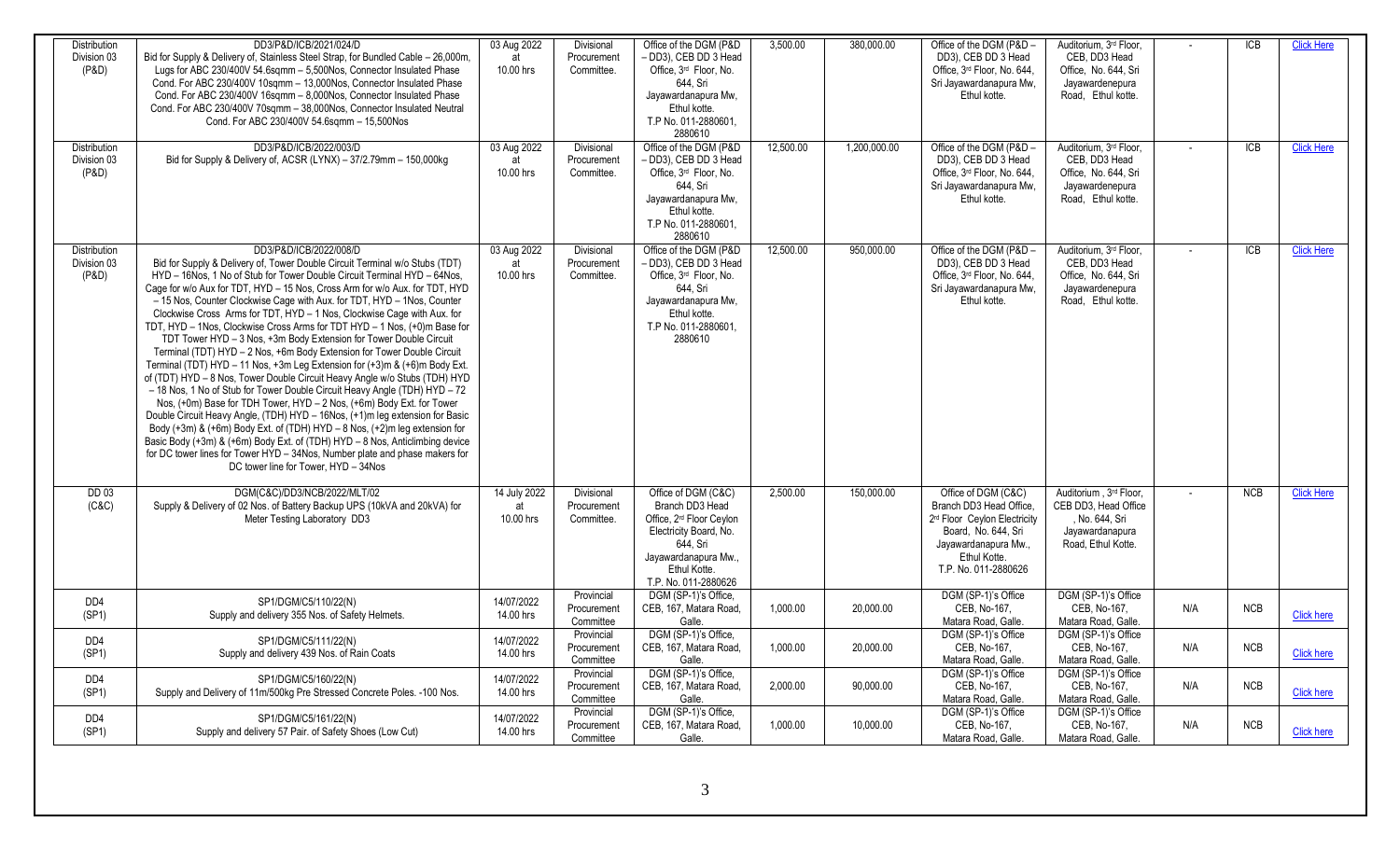| DD4<br>(SP2)             | SP2/T/C11/TEN/2022/09<br>Supply & Delivery of readymade uniforms For Staff in Tangalle Area        | 14.07.2022 at<br>14.00 hrs              | PPC (SP2) | Chief Engineer, Ceylon<br>Electricity Board,<br>Samuwel Road, Tangalle<br>Tel. No. 047-2241772                                                                                                             | 1000.00  | 5000.00    | Chief Engineer, Ceylon<br>Electricity Board,<br>Samuwel Road, Tangalle<br>Tel. No. 047-2241772                                                                 | Chief Engineer,<br>Ceylon Electricity<br>Board, Samuwel<br>$\overline{\phantom{a}}$<br>Road, Tangalle<br>Tel. No. 047-2241772                                                                 | <b>NCB</b> | <b>Click Here</b> |
|--------------------------|----------------------------------------------------------------------------------------------------|-----------------------------------------|-----------|------------------------------------------------------------------------------------------------------------------------------------------------------------------------------------------------------------|----------|------------|----------------------------------------------------------------------------------------------------------------------------------------------------------------|-----------------------------------------------------------------------------------------------------------------------------------------------------------------------------------------------|------------|-------------------|
| DD <sub>4</sub><br>(SP2) | SP2/CE(C&CS)/T/2022/47<br>Supply & Delivery of 1000 Nos. of 8.3m (100kg) reinforced concrete poles | 14.07.2022 at<br>14.00 hrs              | PPC (SP2) | Office of Deputy General<br>Manager (Southern<br>Provience2), Chief<br>Engineer (C&CS) unit,<br>Ceylon Electricity Board,<br>No.61/1A, Sea Avenue,<br>Tangalle<br>Tel. No. 047-2200888<br>Fax: 047-2241806 | 2,500.00 | 200,000.00 | Office of Deputy General<br>Manager (Southern<br>Provience2), Chief<br>Engineer (C&CS) unit,<br>Ceylon Electricity Board,<br>No.61/1A, Sea Avenue,<br>Tangalle | Office of Deputy<br>General Manager<br>(Southern<br>Provience2), Chief<br>Engineer (C&CS) unit,<br>$\overline{\phantom{a}}$<br>Ceylon Electricity<br>Board, No.61/1A, Sea<br>Avenue, Tangalle | <b>NCB</b> | <b>Click Here</b> |
| DD <sub>4</sub><br>(SP2) | SP2/CE(C&CS/T/2022/48<br>Supply & Delivery of 1000 Nos. of 8.3m (100kg) reinforced concrete poles  | 14.07.2022 at<br>14.00 hrs              | PPC (SP2) | Office of Deputy General<br>Manager (Southern<br>Provience2), Chief<br>Engineer (C&CS) unit,<br>Ceylon Electricity Board,<br>No.61/1A, Sea Avenue,<br>Tangalle<br>Tel. No. 047-2200888<br>Fax: 047-2241806 | 2,500.00 | 200,000.00 | Office of Deputy General<br>Manager (Southern<br>Provience2), Chief<br>Engineer (C&CS) unit<br>Ceylon Electricity Board,<br>No.61/1A, Sea Avenue,<br>Tangalle  | Office of Deputy<br>General Manager<br>(Southern<br>Provience2), Chief<br>Engineer (C&CS) unit,<br>Ceylon Electricity<br>Board, No.61/1A, Sea<br>Avenue, Tangalle                             | <b>NCB</b> | <b>Click Here</b> |
| DD4<br>(SP2)             | SP2/CE(C&CS)/T/2022/49<br>Supply & Delivery of 200 Nos. of 11m (350kg) pre stressed concrete poles | 14.07.2022 at<br>14.00 hrs PPC<br>(SP2) | PPC (SP2) | Office of Deputy General<br>Manager (Southern<br>Provience2), Chief<br>Engineer (C&CS) unit,<br>Ceylon Electricity Board,<br>No.61/1A, Sea Avenue,<br>Tangalle<br>Tel. No. 047-2200888<br>Fax: 047-2241806 | 2,500.00 | 100,000.00 | Office of Deputy General<br>Manager (Southern<br>Provience2), Chief<br>Engineer (C&CS) unit<br>Ceylon Electricity Board,<br>No.61/1A, Sea Avenue,<br>Tangalle  | Office of Deputy<br>General Manager<br>(Southern<br>Provience2). Chief<br>Engineer (C&CS) unit,<br>$\overline{\phantom{a}}$<br>Ceylon Electricity<br>Board, No.61/1A, Sea<br>Avenue, Tangalle | <b>NCB</b> | <b>Click Here</b> |
| DD4<br>(SP2)             | SP2/CE(C&CS)/T/2022/50<br>Supply & Delivery of 100 Nos. of 11m (850kg) pre sressed concrete poles  | 14.07.2022 at<br>14.00 hrs              | PPC (SP2) | Office of Deputy General<br>Manager (Southern<br>Provience2), Chief<br>Engineer (C&CS) unit,<br>Ceylon Electricity Board,<br>No.61/1A, Sea Avenue,<br>Tangalle<br>Tel. No. 047-2200888<br>Fax: 047-2241806 | 2,500.00 | 75,000.00  | Office of Deputy General<br>Manager (Southern<br>Provience2), Chief<br>Engineer (C&CS) unit,<br>Ceylon Electricity Board,<br>No.61/1A, Sea Avenue,<br>Tangalle | Office of Deputy<br>General Manager<br>(Southern<br>Provience2), Chief<br>Engineer (C&CS) unit,<br>$\overline{\phantom{a}}$<br>Ceylon Electricity<br>Board, No.61/1A, Sea<br>Avenue, Tangalle | <b>NCB</b> | <b>Click Here</b> |
| DD4<br>(SP2)             | SP2/CE(C&CS)/T/2022/51<br>Supply & Delivery of 50 NOS. of 11m (1200kg) pre sressed concrete poles  | 14.07.2022 at<br>14.00 hrs              | PPC (SP2) | Office of Deputy General<br>Manager (Southern<br>Provience2), Chief<br>Engineer (C&CS) unit,<br>Ceylon Electricity Board,<br>No.61/1A, Sea Avenue,<br>Tangalle<br>Tel. No. 047-2200888<br>Fax: 047-2241806 | 2,500.00 | 100,000.00 | Office of Deputy General<br>Manager (Southern<br>Provience2), Chief<br>Engineer (C&CS) unit<br>Ceylon Electricity Board,<br>No.61/1A. Sea Avenue.<br>Tangalle  | Office of Deputy<br>General Manager<br>(Southern<br>Provience2), Chief<br>Engineer (C&CS) unit,<br>$\overline{\phantom{a}}$<br>Ceylon Electricity<br>Board, No.61/1A. Sea<br>Avenue, Tangalle | <b>NCB</b> | <b>Click Here</b> |
| DD4<br>(SP2)             | SP2/CE(C&CS)/T/2022/52<br>Supply & Delivery of 50 NOS. of 13m (1200kg) pre sressed concrete poles  | 14.07.2022 at<br>14.00 hrs              | PPC (SP2) | Office of Deputy General<br>Manager (Southern<br>Provience2), Chief<br>Engineer (C&CS) unit,<br>Ceylon Electricity Board,<br>No.61/1A, Sea Avenue,<br>Tangalle                                             | 2,500.00 | 100,000.00 | Office of Deputy General<br>Manager (Southern<br>Provience2), Chief<br>Engineer (C&CS) unit,<br>Ceylon Electricity Board,<br>No.61/1A, Sea Avenue,<br>Tangalle | Office of Deputy<br>General Manager<br>(Southern<br>Provience2), Chief<br>$\overline{\phantom{a}}$<br>Engineer (C&CS) unit,<br>Ceylon Electricity<br>Board, No.61/1A, Sea                     | <b>NCB</b> | <b>Click Here</b> |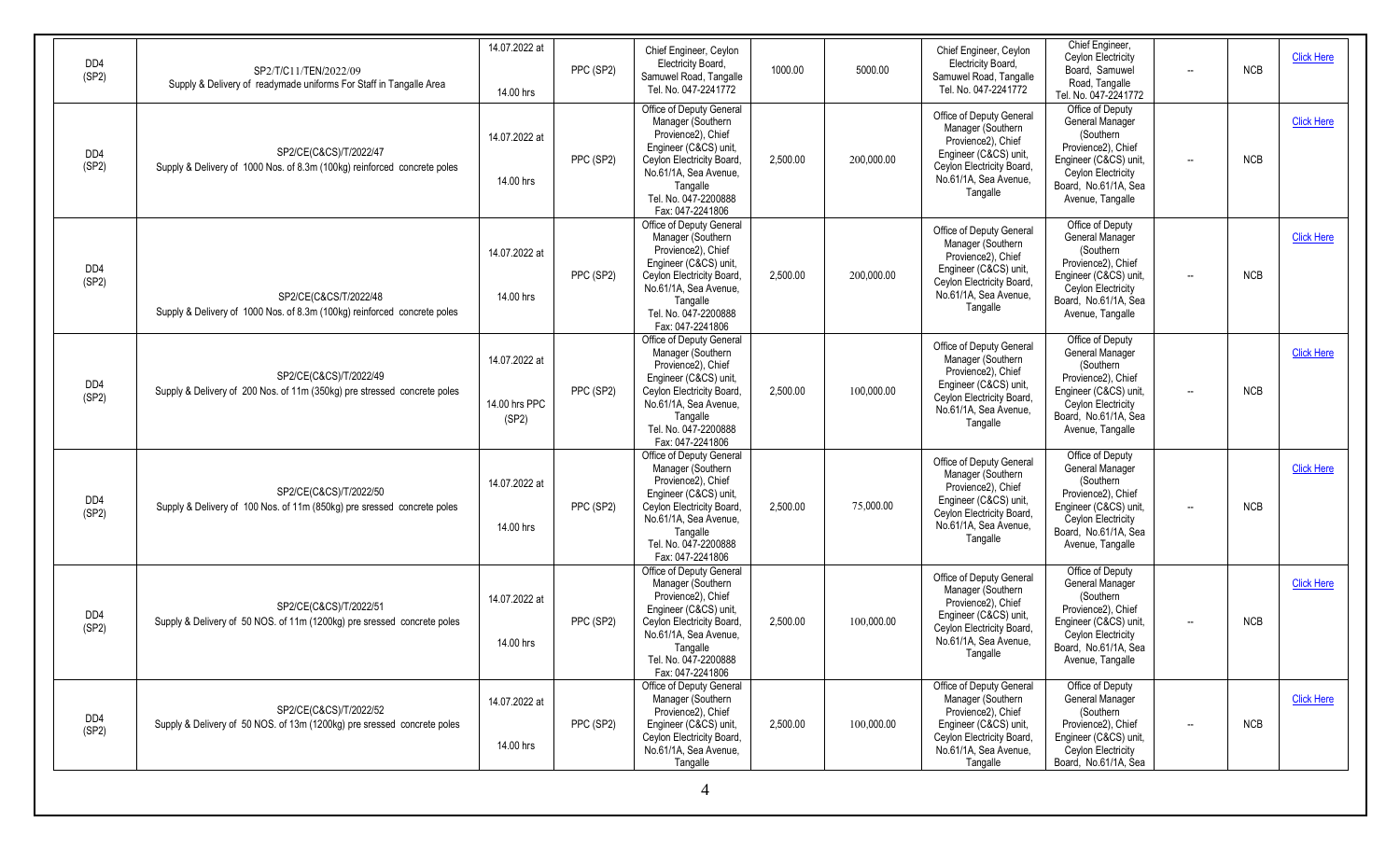|                                     |                                                                                                                                                     |                             |                                                 | Tel. No. 047-2200888                                                                                                                                                                                           |                                                                                                                                                                                                                                  |              |                                                                                                                                                                | Avenue, Tangalle                                                                                                                                                       |                          |            |                   |
|-------------------------------------|-----------------------------------------------------------------------------------------------------------------------------------------------------|-----------------------------|-------------------------------------------------|----------------------------------------------------------------------------------------------------------------------------------------------------------------------------------------------------------------|----------------------------------------------------------------------------------------------------------------------------------------------------------------------------------------------------------------------------------|--------------|----------------------------------------------------------------------------------------------------------------------------------------------------------------|------------------------------------------------------------------------------------------------------------------------------------------------------------------------|--------------------------|------------|-------------------|
|                                     |                                                                                                                                                     |                             |                                                 | Fax: 047-2241806                                                                                                                                                                                               |                                                                                                                                                                                                                                  |              |                                                                                                                                                                |                                                                                                                                                                        |                          |            |                   |
| DD4<br>(SP2)                        | SP2/CE(C&CS)/T/2022/53<br>Supply & Delivery of 500 Nos. of 6m (50kg) pre stressed spun concrete poles                                               | 14.07.2022 at<br>14.00 hrs  | PPC (SP2)                                       | Office of Deputy General<br>Manager (Southern<br>Provience2), Chief<br>Engineer (C&CS) unit,<br>Ceylon Electricity Board,<br>No.61/1A, Sea Avenue,<br>Tangalle<br>Tel. No. 047-2200888<br>Fax: 047-2241806     | 2,500.00                                                                                                                                                                                                                         | 100,000.00   | Office of Deputy General<br>Manager (Southern<br>Provience2), Chief<br>Engineer (C&CS) unit,<br>Ceylon Electricity Board,<br>No.61/1A, Sea Avenue,<br>Tangalle | Office of Deputy<br>General Manager<br>(Southern<br>Provience2), Chief<br>Engineer (C&CS) unit,<br>Ceylon Electricity<br>Board, No.61/1A, Sea<br>Avenue, Tangalle      | $\overline{\phantom{a}}$ | <b>NCB</b> | <b>Click Here</b> |
| DD4<br>(SP2)                        | SP2/CE(C&CS)/T/2022/54<br>Supply and Delivery of 5000 kgs of Aluminum Binding Wire (No.11) 3 mm &<br>2000 kgs of Aluminum Binding Wire (No.9) 3.6mm | 14.07.2022 at<br>14.00 hrs  | PPC (SP2)                                       | Office of Deputy General<br>Manager (Southern<br>Provience2), Chief<br>Engineer (C&CS) unit,<br>Ceylon Electricity Board<br>No.61/1A, Sea Avenue,<br>Tangalle<br>Tel. No. 047-2200888<br>Fax: 047-2241806      | 2,500.00                                                                                                                                                                                                                         | 100,000.00   | Office of Deputy General<br>Manager (Southern<br>Provience2), Chief<br>Engineer (C&CS) unit,<br>Ceylon Electricity Board,<br>No.61/1A, Sea Avenue,<br>Tangalle | Office of Deputy<br>General Manager<br>(Southern<br>Provience2), Chief<br>Engineer (C&CS) unit,<br>Ceylon Electricity<br>Board, No.61/1A, Sea<br>Avenue, Tangalle      | $\overline{\phantom{a}}$ | <b>NCB</b> | <b>Click Here</b> |
|                                     |                                                                                                                                                     |                             |                                                 | Construction                                                                                                                                                                                                   |                                                                                                                                                                                                                                  |              |                                                                                                                                                                |                                                                                                                                                                        |                          |            |                   |
| DD 02                               | PHM DD2/DGM/CE(SCM)/DPC/2022/07                                                                                                                     | 2022/07/14                  | DPC-DD2                                         | Deputy General                                                                                                                                                                                                 | Rs. 2,000/-                                                                                                                                                                                                                      | Rs.100,000/- | Deputy General Manager                                                                                                                                         | Deputy General                                                                                                                                                         | N/A                      | NCB        | <b>Click Hren</b> |
|                                     | Bopitiya primary substation refurbishment (Civil works only)(ICTAD GP-P4 or<br>above)                                                               | 1400 hrs                    |                                                 | Manager<br>(PHM-DD2,<br>Ceylon Electricity Board,<br>P.O. Box 18,<br>Lamagaraya Road,<br>Kandy<br>Tel/Fax: 081 2222287,                                                                                        |                                                                                                                                                                                                                                  |              | (PHM-DD2,<br>Ceylon Electricity Board,<br>P.O. Box 18, Lamagaraya<br>Road, Kandy<br>Tel/Fax: 081 2222227.<br>081 2204298                                       | Manager<br>(PHM-DD2,<br>Ceylon Electricity<br>Board, P.O. Box 18,<br>Lamagaraya Road,<br>Kandy                                                                         |                          |            |                   |
|                                     |                                                                                                                                                     |                             |                                                 | 081 2204298                                                                                                                                                                                                    |                                                                                                                                                                                                                                  |              |                                                                                                                                                                | Tel/Fax: 081 2222287,<br>081 2204298                                                                                                                                   |                          |            |                   |
|                                     |                                                                                                                                                     |                             |                                                 | <b>Services</b>                                                                                                                                                                                                |                                                                                                                                                                                                                                  |              |                                                                                                                                                                |                                                                                                                                                                        |                          |            |                   |
|                                     |                                                                                                                                                     |                             |                                                 |                                                                                                                                                                                                                |                                                                                                                                                                                                                                  |              |                                                                                                                                                                |                                                                                                                                                                        |                          |            |                   |
| Generation<br>(Laxapana<br>Complex) | LC/CME/VEHI HIRE/2021/08<br>OBTAINING THE SERVICES OF 03 NOS OF HIRING WET LEASED VANS FOR<br>LAXAPANA COMPLEX IN CEB 2021/2022                     | 2022-07-14 at<br>14.00 hrs. | Laxapana<br>Complex<br>Procurement<br>Committee | Deputy General Manager<br>(Laxapana Complex)<br>Office of the Deputy<br>General Manager,<br>Ceylon Electricity Board,<br>Laxapana<br>Tele: +94 51 2232375,<br>Fax: +94 51 2232211<br>E mail: dgmlc@ceb.lk<br>5 | $2,000 =$<br>Payment<br>shall be<br>paid at<br>any<br>branch to<br>the credit<br>of<br>Collection<br>Account of<br>the<br>Laxapana<br>Complex<br>People's<br>Bank,<br>Head<br>Quarters.<br>with 204-<br>2003-<br>2008-<br>5134 & | $30,000/$ =  | Deputy General Manager<br>(Laxapana Complex)<br>Office of the Deputy General<br>Manager,<br>Ceylon Electricity Board,<br>Laxapana                              | Deputy General<br>Manager (Laxapana<br>Complex)<br>Office of the Deputy<br>General Manager,<br>Ceylon Electricity<br>Board,<br>Laxapana<br>2022-07-14 at<br>14.00 hrs. | N/A                      | <b>NCB</b> | Click here.       |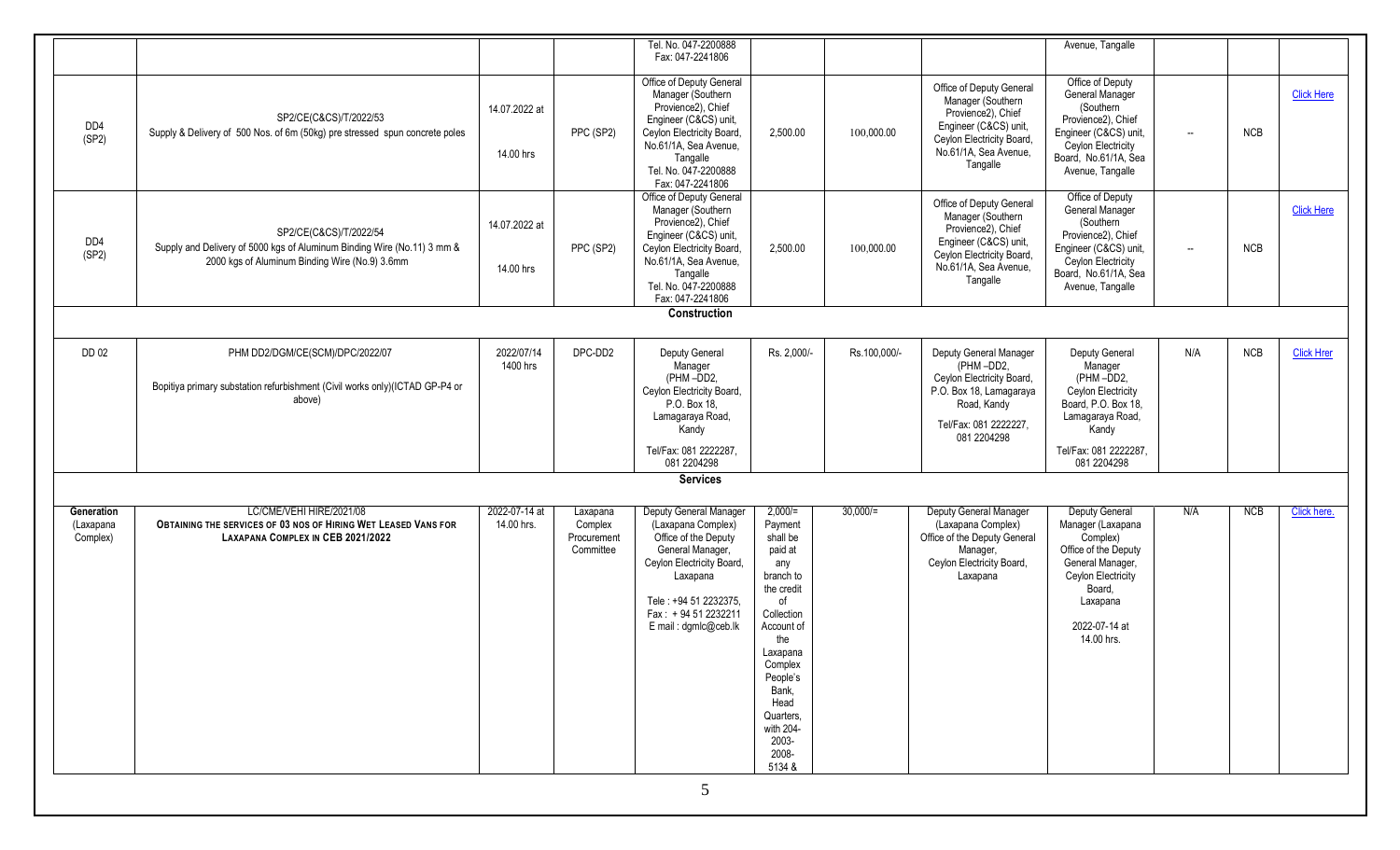|                                     |                                                                                                                             |                                                                          |                                                     |                                                                                                                                                                                            | the bank<br>slip. Bid<br>document<br>may be<br>purchased<br>between<br>0900<br>hours &<br>1500<br>hours on<br>any<br>working<br>until 2022-<br>$07 - 14$<br>$2,000 =$                                                                                                                                                                                                       |              |                                                                                                                                                                                             |                                                                                                                                                      |                                                                             |            |                   |
|-------------------------------------|-----------------------------------------------------------------------------------------------------------------------------|--------------------------------------------------------------------------|-----------------------------------------------------|--------------------------------------------------------------------------------------------------------------------------------------------------------------------------------------------|-----------------------------------------------------------------------------------------------------------------------------------------------------------------------------------------------------------------------------------------------------------------------------------------------------------------------------------------------------------------------------|--------------|---------------------------------------------------------------------------------------------------------------------------------------------------------------------------------------------|------------------------------------------------------------------------------------------------------------------------------------------------------|-----------------------------------------------------------------------------|------------|-------------------|
| Generation<br>(Laxapana<br>Complex) | LC/CME/PROC/2022/05<br>Obtaining Services of 01 Nos of Hiring Wet leased Car for Laxapana Complex in<br>CEB Year 2022/2023. | 14/07/2022<br>1400 hrs                                                   | Laxapana<br>Complex<br>Procurement<br>Committee -LC | DGM(LC),<br>CEB,<br>Laxapana Complex,<br>Laxapana<br>Tel: 0512232085<br>051-2232084<br>Fax: 051-2232211<br>Tender Documents can<br>be purchased on or<br>before 14/07/2021 at<br>16.00 hrs | Paying at<br>DGM (LC)<br>Office,<br>Laxapana<br>by cash or<br>Bank draft<br>or Deposit<br>to<br>People's<br>Bank<br>headquart<br>ers branch<br>A/C No.<br>20420032<br>0085134<br>(Please<br>clearly<br>mention<br>the Bid<br>number in<br>the bank<br>slip for our<br>reference)<br>or cash<br>paying to<br>the CEB<br>cash<br>counter in<br>Laxapana<br>Complex<br>Office. | Rs. 10,000/= | DGM(LC),<br>CEB,<br>Laxapana Complex,<br>Laxapana                                                                                                                                           | DGM(LC),<br>CEB,<br>Laxapana Complex,<br>Laxapana                                                                                                    | Can be<br>downloaded<br>from CEB web<br>site                                | <b>NCB</b> | <b>Click Here</b> |
| Lakvijaya<br>Power Plant            | LV/T/2022/0016<br>Obtaining Private Security Service for Lakvijaya Power Plant                                              | 14/07/2022<br>14.00 hrs<br>Pre Bid<br>meeting<br>29/06/2022<br>10.00 hrs | Lakvijaya<br>Junior<br>Procurement<br>Committee     | Procurement Division,<br>4th Floor, Admin<br>Building, Lakvijaya<br>Power Plant, Ceylon<br>Electricity Board,<br>Narakkalliya,<br>Norochcholai 61342<br>TP: 032 226 8964/77<br>0715777171  | 12,500.00<br>Deposit to<br>Peoples<br>Bank<br>Acc. No:<br>20420014<br>0085134<br>Acc.<br>Name<br>Collection                                                                                                                                                                                                                                                                 | 800,000.00   | Procurement Division,<br>4th floor, Admin Building,<br>Lakvijaya Power Plant, Ceylon<br>Electricity Board, Narakkalliya,<br>Norochchlai 61342.<br>TP: 032 226 8964/977<br>Fax: 032 226 8980 | Procurement Division,<br>4th floor, Admin<br>Building, Lakvijaya<br>Power Plant, Ceylon<br>Electricity Board,<br>Narakkalliya,<br>Norochchlai 61342. | Can be<br>obtained free<br>of charge from<br>http://www.ceb<br>.ik/tenders/ | NCB        | <b>Click Here</b> |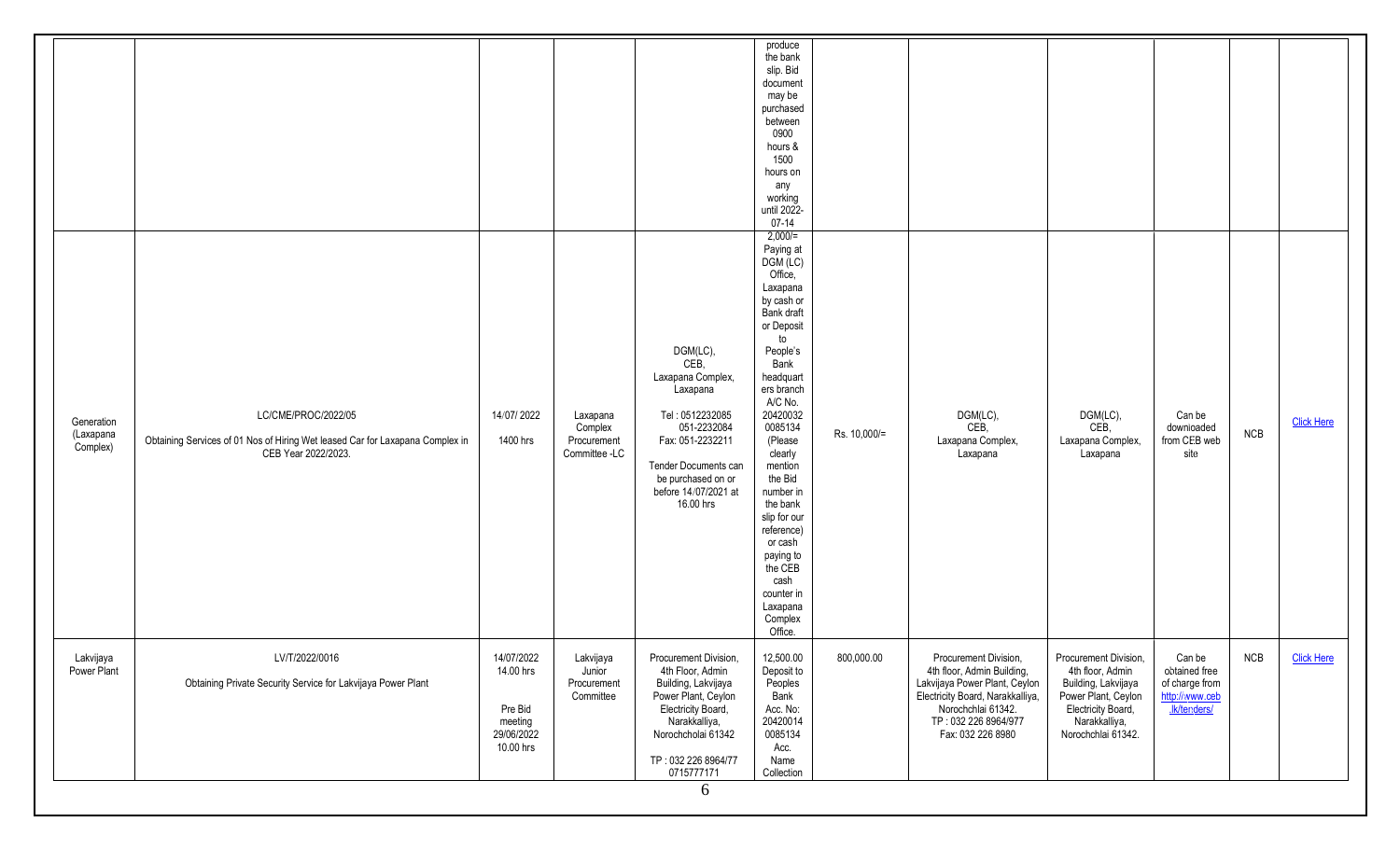|                                                        |                                                                                                                                                                                                                                                                                                                                           |                                                                          |                                                 | Fax: 032 226 8980                                                                                                                                                                                              | Account                                                                                                                                                                        |              |                                                                                                                                                                                             |                                                                                                                                                                                    |                                                                             |            |                   |
|--------------------------------------------------------|-------------------------------------------------------------------------------------------------------------------------------------------------------------------------------------------------------------------------------------------------------------------------------------------------------------------------------------------|--------------------------------------------------------------------------|-------------------------------------------------|----------------------------------------------------------------------------------------------------------------------------------------------------------------------------------------------------------------|--------------------------------------------------------------------------------------------------------------------------------------------------------------------------------|--------------|---------------------------------------------------------------------------------------------------------------------------------------------------------------------------------------------|------------------------------------------------------------------------------------------------------------------------------------------------------------------------------------|-----------------------------------------------------------------------------|------------|-------------------|
| Lakvijaya<br>Power Plant                               | LV/T/2022/0142<br>Obtaining of Supporting Service to Civil Section for a Period of One Year (2022-<br>2023)                                                                                                                                                                                                                               | 14/07/2022<br>14.00 hrs<br>Pre Bid<br>meeting<br>29/06/2022<br>10.00 hrs | Lakvijaya<br>Junior<br>Procurement<br>Committee | Procurement Division.<br>4th Floor, Admin<br>Building, Lakvijaya<br>Power Plant, Ceylon<br>Electricity Board,<br>Narakkalliya,<br>Norochcholai 61342<br>TP: 032 226 8964/77<br>0715777171<br>Fax: 032 226 8980 | 9,000.00<br>Deposit to<br>Peoples<br><b>Bank</b><br>Acc. No:<br>20420014<br>0085134<br>Acc.<br>Name<br>Collection<br>Account                                                   | 550,000.00   | Procurement Division,<br>4th floor, Admin Building,<br>Lakvijaya Power Plant, Ceylon<br>Electricity Board, Narakkalliya,<br>Norochchlai 61342.<br>TP: 032 226 8964/977<br>Fax: 032 226 8980 | Procurement Division,<br>4th floor, Admin<br>Building, Lakvijaya<br>Power Plant, Ceylon<br>Electricity Board,<br>Narakkalliya,<br>Norochchlai 61342.                               | Can be<br>obtained free<br>of charge from<br>http://www.ceb<br>.lk/tenders/ | NCB        | <b>Click Here</b> |
| Lakvijaya<br>Power Plant                               | LV/T/2022/0149<br>Get Leased accommodation premises for LVPP employees 2022-2024 Second                                                                                                                                                                                                                                                   | 06/07/2022<br>14.00 hrs                                                  | Lakvijaya<br>Junior<br>Procurement<br>Committee | Procurement Division.<br>4th Floor, Admin<br>Building, Lakvijaya<br>Power Plant, Ceylon<br>Electricity Board,<br>Narakkalliya,<br>Norochcholai 61342<br>TP: 032 226 8964/77<br>0715777171<br>Fax: 032 226 8980 | Free of<br>Charge                                                                                                                                                              | Not Required | Procurement Division,<br>4th floor, Admin Building,<br>Lakvijaya Power Plant, Ceylon<br>Electricity Board, Narakkalliya,<br>Norochchlai 61342.<br>TP: 032 226 8964/977<br>Fax: 032 226 8980 | Procurement Division,<br>4th floor, Admin<br>Building, Lakvijaya<br>Power Plant, Ceylon<br>Electricity Board,<br>Narakkalliya,<br>Norochchlai 61342.                               | Can be<br>obtained free<br>of charge from<br>http://www.ceb<br>.lk/tenders/ | NCB        | <b>Click Here</b> |
| Lakvijaya<br>Power Plant                               | LV/T/2022/0121<br>Obtaining Private Security Service for Lakvijaya Power Plant                                                                                                                                                                                                                                                            | 14/07/2022<br>14.00 hrs                                                  | Lakvijaya<br>Junior<br>Procurement<br>Committee | Procurement Division,<br>4th Floor, Admin<br>Building, Lakvijaya<br>Power Plant, Ceylon<br>Electricity Board,<br>Narakkalliya,<br>Norochcholai 61342<br>TP: 032 226 8964/77<br>0715777171<br>Fax: 032 226 8980 | free of<br>charge                                                                                                                                                              | 50,000.00    | Procurement Division,<br>4th floor, Admin Building,<br>Lakvijaya Power Plant, Ceylon<br>Electricity Board, Narakkalliya,<br>Norochchlai 61342.<br>TP: 032 226 8964/977<br>Fax: 032 226 8980 | Procurement Division.<br>4th floor, Admin<br>Building, Lakvijaya<br>Power Plant, Ceylon<br>Electricity Board,<br>Narakkalliya,<br>Norochchlai 61342.                               | Can be<br>obtained free<br>of charge from<br>http://www.ceb<br>.lk/tenders/ | <b>NCB</b> | <b>Click Here</b> |
| Generation<br><b>Division</b><br>(Samanala<br>Complex) | SC/DGM/BID/SC/2022/04<br>Obtaining a hiring van for Samanala complex office for one year period for<br>maximum monthly millage of 2000 Km.<br>Vehicles should not exceed 10 years from the date of first registration during the<br>contract period.<br>Un-registered Vehicles if considered, should register within 02 weeks of awarding | 14/07/2022<br>14.00 hrs.                                                 | Samanala<br>Complex<br>Procurement<br>Committee | Office of the Deputy<br><b>General Manager</b><br>(Samanala Complex),<br>No.158/5, New town,<br>Rathnapura, Sri Lanka.<br>Telephone: +94 045-<br>225002/03 Telefax: +94<br>045-2225005                         | 1,000.00<br>Payment<br>shall be<br>paid at<br>any<br>branch to<br>the credit<br>of<br>Samanala<br>Complex<br>Collection<br>Account of<br>the<br>People's<br>Bank,<br>Headquart | 20,000.00    | Office of the Deputy General<br>Manager (Samanala<br>Complex), No.158/5, New<br>town, Rathnapura. Sri Lanka.<br>Telephone: +94 045-<br>225002/03 Telefax: +94 045-<br>2225005               | Office of the Deputy<br>General Manager<br>(Samanala Complex).<br>No.158/5, New town,<br>Rathnapura. Sri<br>Lanka. Telephone:<br>+94 045-225002/03<br>Telefax: +94 045-<br>2225005 | N/A                                                                         | NCB        | <b>Click Here</b> |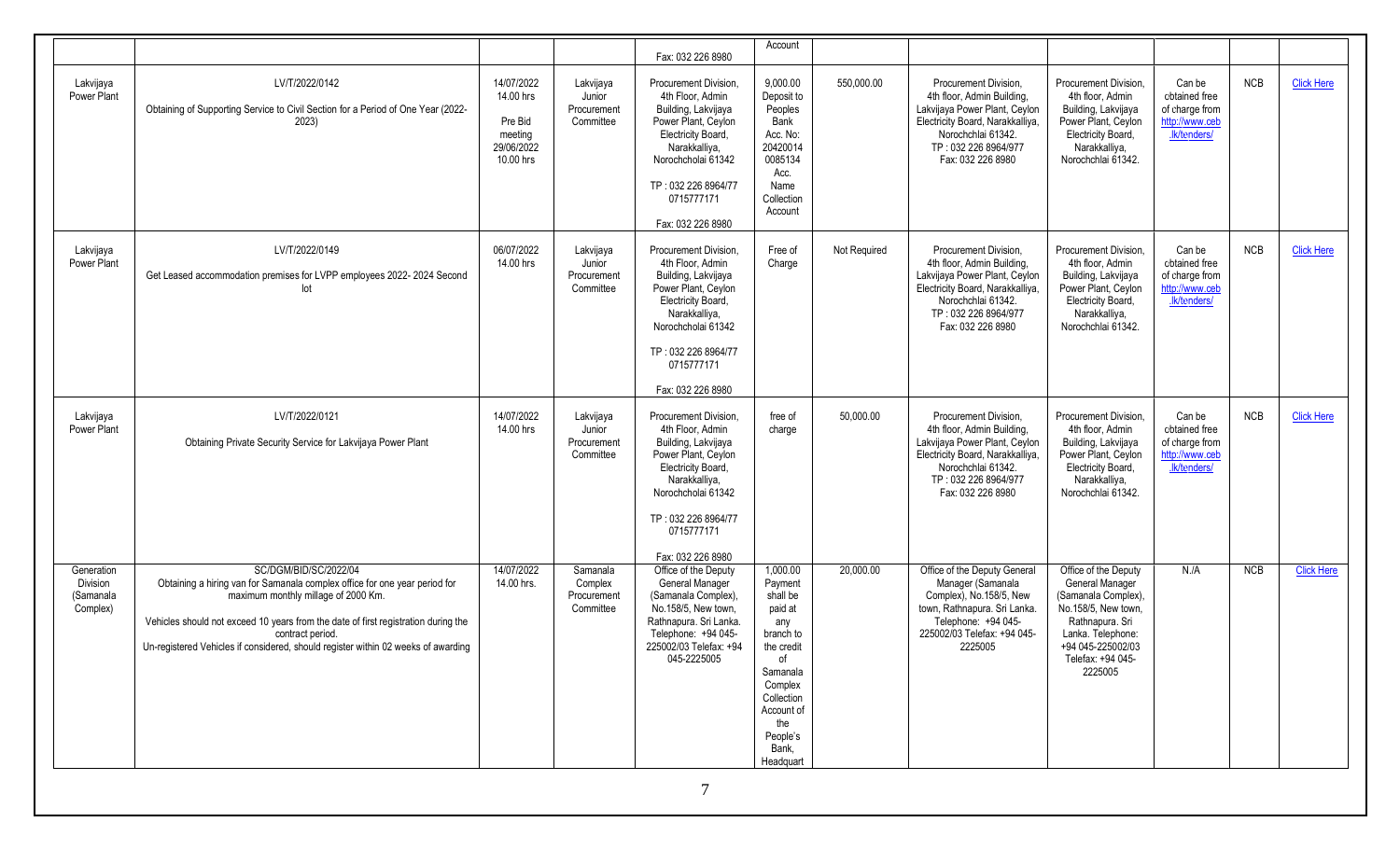|                                                 |                                                                                                                                                     |                          |                                                 |                                                                                                                                                                   | ers<br>Branch,<br>20420041<br>0085134<br>& produce<br>the bank<br>slip.                                                                                                                                                                                 |           |                                                                                                                                                            |                                                                                                                                                                 |     |     |                   |
|-------------------------------------------------|-----------------------------------------------------------------------------------------------------------------------------------------------------|--------------------------|-------------------------------------------------|-------------------------------------------------------------------------------------------------------------------------------------------------------------------|---------------------------------------------------------------------------------------------------------------------------------------------------------------------------------------------------------------------------------------------------------|-----------|------------------------------------------------------------------------------------------------------------------------------------------------------------|-----------------------------------------------------------------------------------------------------------------------------------------------------------------|-----|-----|-------------------|
| Generation<br>Division<br>(Samanala<br>Complex) | SC/DGM/BID/SWPS/2022/04<br>Cleaning contract for roads at Samanalawewa dam areas 2022-2023                                                          | 14/07/2022<br>14.00 hrs. | Samanala<br>Complex<br>Procurement<br>Committee | Office of the Chief<br>Engineer,<br>Samanalawewa Power<br>Station, Ceylon Electricity<br>Board, Kapugala,<br>Balangoda. Tel: 045-<br>2222554 Fax: 045-<br>2222501 | 800.00<br>Payment<br>shall be<br>paid at<br>any<br>branch to<br>the credit<br>of<br>Samanala<br>Complex<br>Collection<br>Account of<br>the<br>People's<br>Bank,<br>Headquart<br>ers<br>Branch,<br>20420041<br>0085134<br>& produce<br>the bank<br>slip. | 8,000.00  | Office of the Chief Engineer,<br>Samanalawewa Power<br>Station, Ceylon Electricity<br>Board, Kapugala, Balangoda.<br>Tel: 045-2222554 Fax: 045-<br>2222501 | Office of the Chief<br>Engineer,<br>Samanalawewa<br>Power Station, Ceylon<br>Electricity Board,<br>Kapugala, Balangoda.<br>Tel: 045-2222554<br>Fax: 045-2222501 | N.A | NCB | <b>Click Here</b> |
| Generation<br>Division<br>(Samanala<br>Complex) | SC/DGM/BID/SWPS/2022/05<br>Kapugala Village Cleaning Contract 2022-2023, Samanalawewa Power Station,<br>Ceylon Electricity Board                    | 14/07/2022<br>14.00 hrs. | Samanala<br>Complex<br>Procurement<br>Committee | Office of the Chief<br>Engineer,<br>Samanalawewa Power<br>Station, Ceylon Electricity<br>Board, Kapugala,<br>Balangoda. Tel: 045-<br>2222554 Fax: 045-<br>2222501 | 500.00<br>Payment<br>shall be<br>paid at<br>any<br>branch to<br>the credit<br>0f<br>Samanala<br>Complex<br>Collection<br>Account of<br>the<br>People's<br>Bank,<br>Headquart<br>ers<br>Branch,<br>20420041<br>0085134<br>& produce<br>the bank<br>slip. | 45,000.00 | Office of the Chief Engineer,<br>Samanalawewa Power<br>Station, Ceylon Electricity<br>Board, Kapugala, Balangoda.<br>Tel: 045-2222554 Fax: 045-<br>2222501 | Office of the Chief<br>Engineer,<br>Samanalawewa<br>Power Station, Ceylon<br>Electricity Board,<br>Kapugala, Balangoda.<br>Tel: 045-2222554<br>Fax: 045-2222501 | N.A | NCB | <b>Click Here</b> |
| Generation<br>Division<br>(Samanala<br>Complex) | SC/DGM/BID/SWPS/2022/06<br>Samanalawewa Power station premises Cleaning Contract 2022-2023,<br>Samanalawewa Power Station, Ceylon Electricity Board | 14/07/2022<br>14.00 hrs. | Samanala<br>Complex<br>Procurement<br>Committee | Office of the Chief<br>Engineer,<br>Samanalawewa Power<br>Station, Ceylon Electricity                                                                             | 500.00<br>Payment<br>shall be<br>paid at                                                                                                                                                                                                                | 20,000.00 | Office of the Chief Engineer,<br>Samanalawewa Power<br>Station, Ceylon Electricity<br>Board, Kapugala, Balangoda.                                          | Office of the Chief<br>Engineer,<br>Samanalawewa<br>Power Station, Ceylon                                                                                       | N.A | NCB | <b>Click Here</b> |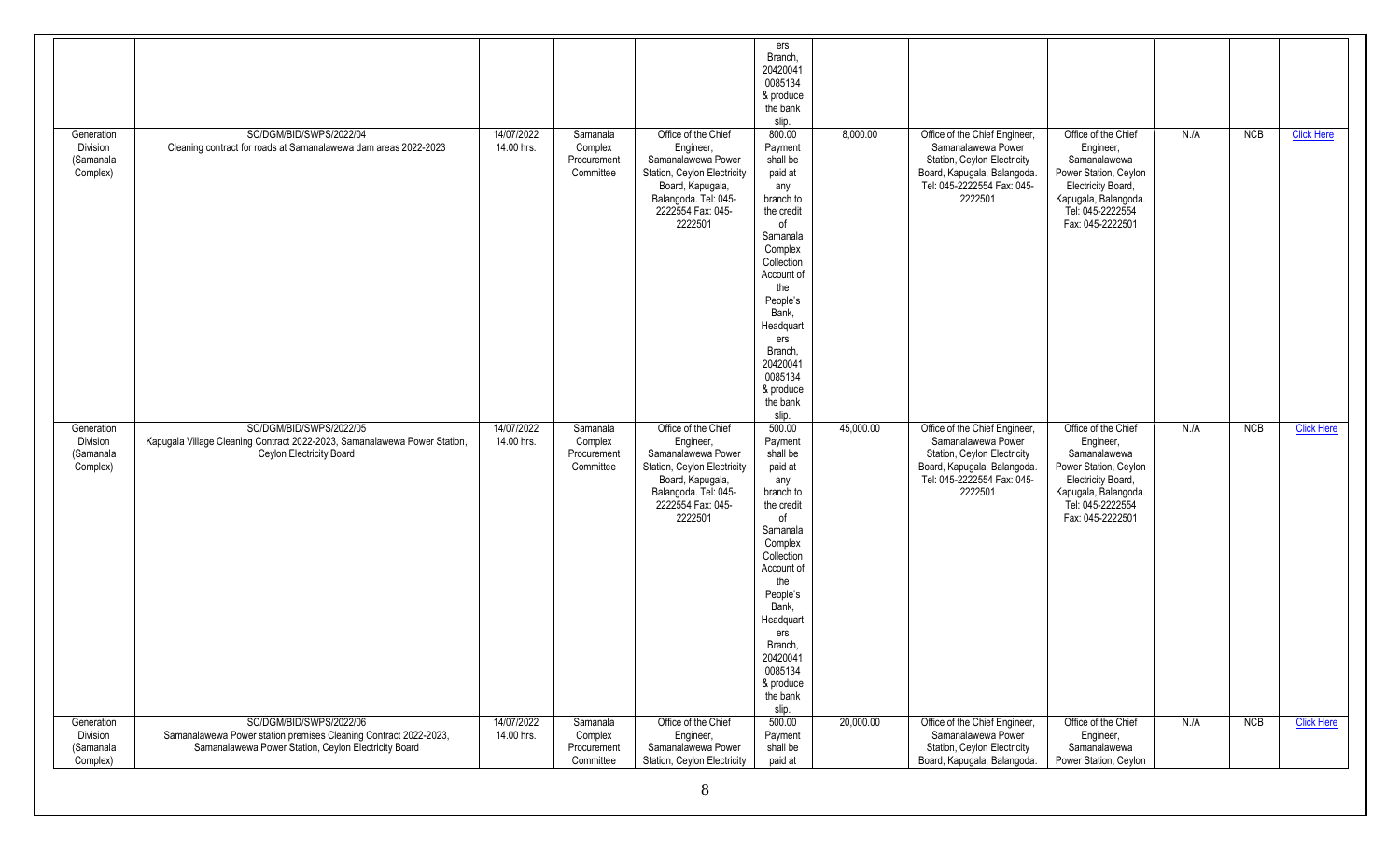|               |                                                                                                                                                                     |                                |                                        | Board, Kapugala,<br>Balangoda. Tel: 045-<br>2222554 Fax: 045-<br>2222501 | any<br>branch to<br>the credit<br>of<br>Samanala<br>Complex<br>Collection<br>Account of<br>the<br>People's<br>Bank.<br>Headquart<br>ers<br>Branch.<br>20420041<br>0085134<br>& produce<br>the bank<br>slip. |           | Tel: 045-2222554 Fax: 045-<br>2222501 | Electricity Board,<br>Kapugala, Balangoda.<br>Tel: 045-2222554<br>Fax: 045-2222501 |            |                   |
|---------------|---------------------------------------------------------------------------------------------------------------------------------------------------------------------|--------------------------------|----------------------------------------|--------------------------------------------------------------------------|-------------------------------------------------------------------------------------------------------------------------------------------------------------------------------------------------------------|-----------|---------------------------------------|------------------------------------------------------------------------------------|------------|-------------------|
| DD1<br>(NWP1) | DGM/NWP1/CEECM/T/2022/186<br>Hiring of a Crew Cab for Kiriyankalliya Consumer Service Center.                                                                       | 20th July 2022<br>02.00 p.m.   | Provincial<br>Procurement<br>Committee | Same as Above                                                            | 1,000.00                                                                                                                                                                                                    | 35,000.00 | Same as Above                         | Same as Above                                                                      | <b>NCB</b> | <b>Click Here</b> |
| DD1<br>(NWP1) | DGM/NWP1/CEECM/T/2022/187<br>Hiring of a Van for Electrical Superintendent (Construction Gang) of Chief<br>Electrical Engineer (Construction) Unit.                 | 20th July 2022<br>02.00 p.m.   | Provincial<br>Procurement<br>Committee | Same as Above                                                            | 1,000.00                                                                                                                                                                                                    | 35,000.00 | Same as Above                         | Same as Above                                                                      | <b>NCB</b> | <b>Click Here</b> |
| DD1<br>(NWP1) | DGM/NWP1/CEECM/T/2022/188<br>Hiring of Crew Cab for Electrical Superintendent (Construction Gang) of Chief<br>Electrical Engineer (Construction) Unit.              | 20th July 2022<br>02.00 p.m.   | Provincial<br>Procurement<br>Committee | Same as Above                                                            | 1,000.00                                                                                                                                                                                                    | 35,000.00 | Same as Above                         | Same as Above                                                                      | <b>NCB</b> | <b>Click Here</b> |
| DD1<br>(NWP1) | DGM/NWP1/CEECM/T/2022/189<br>Hiring of a Van for Electrical Superintendent (Investigation-ii) of Chief Electrical<br>Engineer (Commercial) Unit.                    | 20th July 2022<br>02.00 p.m.   | Provincial<br>Procurement<br>Committee | Same as Above                                                            | 1,000.00                                                                                                                                                                                                    | 35,000.00 | Same as Above                         | Same as Above                                                                      | <b>NCB</b> | <b>Click Here</b> |
| DD1<br>(NWP1) | DGM/NWP1/CEECM/T/2022/204<br>Hiring of a Van for Chief Electrical Engineer (Energy Managment) Unit.                                                                 | 20th July 2022<br>02.00 p.m.   | Provincial<br>Procurement<br>Committee | Same as Above                                                            | 1,000.00                                                                                                                                                                                                    | 35,000.00 | Same as Above                         | Same as Above                                                                      | <b>NCB</b> | <b>Click Here</b> |
| DD1<br>(NWP1) | DGM/NWP1/CEECM/T/2022/205<br>Hiring of a Van for Electrical Superintendent (Construction) of Puttalam &<br>Anamaduwa Consumer Service Centers.                      | 20th July 2022<br>02.00 p.m.   | Provincial<br>Procurement<br>Committee | Same as Above                                                            | 1,000.00                                                                                                                                                                                                    | 35,000.00 | Same as Above                         | Same as Above                                                                      | <b>NCB</b> | <b>Click Here</b> |
| DD1<br>(NWP1) | DGM/NWP1/CEECM/T/2022/206<br>Hiring of a Van for Electrical Superintendent (Puttalam) Consumer Service<br>Center.                                                   | 20th July 2022<br>02.00 p.m.   | Provincial<br>Procurement<br>Committee | Same as Above                                                            | 1,000.00                                                                                                                                                                                                    | 35,000.00 | Same as Above                         | Same as Above                                                                      | <b>NCB</b> | <b>Click Here</b> |
| DD1<br>(NWP1) | DGM/NWP1/CEECM/T/2022/207<br>Hiring of a Crew Cab for Bingiriya Linesmen Depot.                                                                                     | 20th July 2022<br>$02.00$ p.m. | Provincial<br>Procurement<br>Committee | Same as Above                                                            | 1,000.00                                                                                                                                                                                                    | 35,000.00 | Same as Above                         | Same as Above                                                                      | <b>NCB</b> | <b>Click Here</b> |
| DD1<br>(NWP1) | DGM/NWP1/CEECM/T/2022/208<br>Hiring of a Crew Cab for Kuliyapitiya Maintenance Sub Unit - $\sqcap$ of Chief Electrical<br>Engineer (Distribution Maintenance) Unit. | 20th July 2022<br>$02.00$ p.m. | Provincial<br>Procurement<br>Committee | Same as Above                                                            | 1,000.00                                                                                                                                                                                                    | 35,000.00 | Same as Above                         | Same as Above                                                                      | <b>NCB</b> | <b>Click Here</b> |
| DD1<br>(NWP1) | DGM/NWP1/CEECM/T/2022/209<br>Hiring of a Crew Cab for Chilaw Consumer Service Center.                                                                               | 20th July 2022<br>02.00 p.m.   | Provincial<br>Procurement<br>Committee | Same as Above                                                            | 1,000.00                                                                                                                                                                                                    | 35,000.00 | Same as Above                         | Same as Above                                                                      | <b>NCB</b> | <b>Click Here</b> |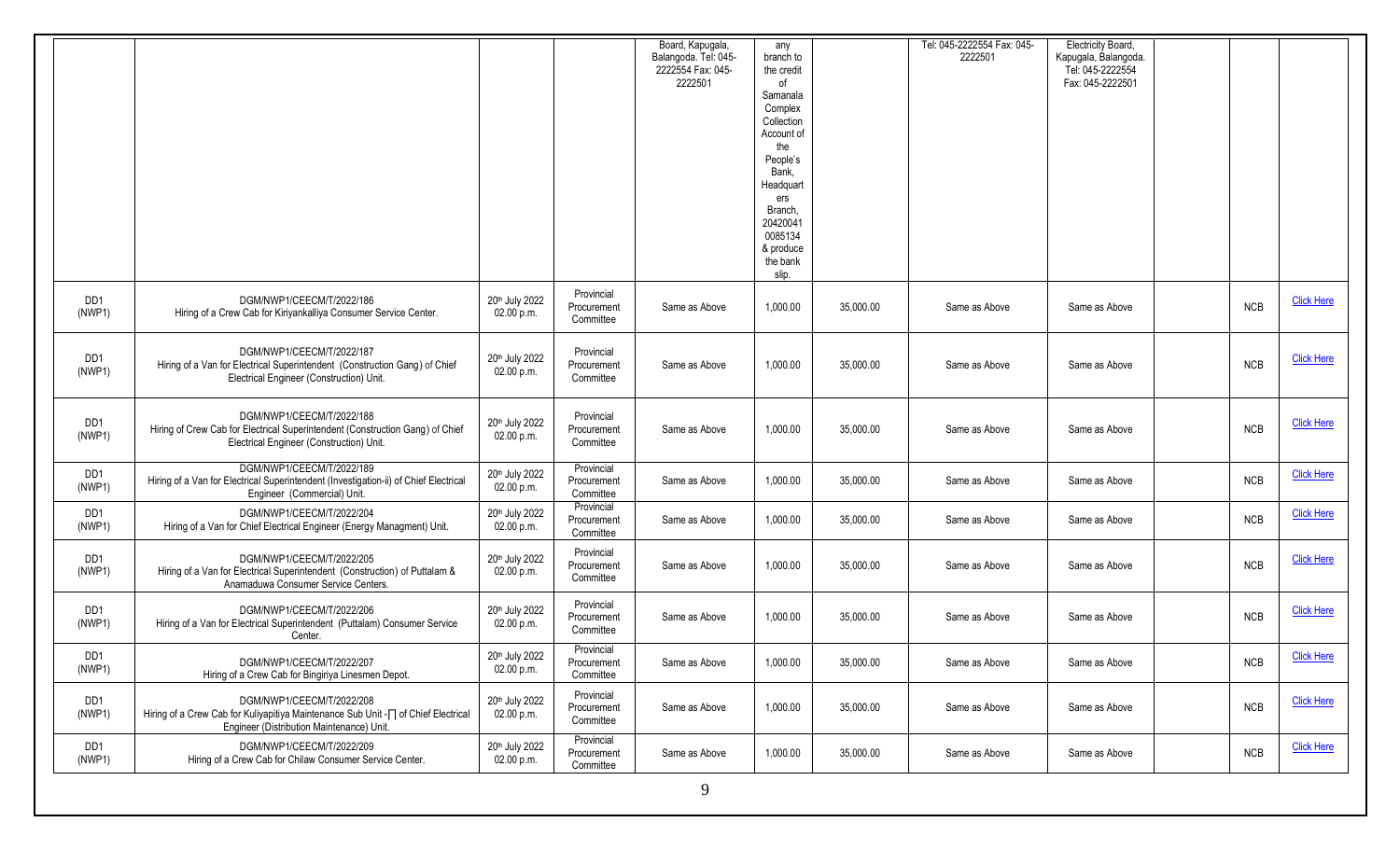| DD <sub>1</sub><br>(NWP1) | DGM/NWP1/CEECM/T/2022/202<br>Renovation of Washrooms at Deputy General Manager (NWP1) Office Complex                                                                                                                          | 20th July 2022<br>02.00 p.m. | Provincial<br>Procurement                           | Same as Above                                                                                                                                                                                    | 1,000.00 | 35,000.00 | Same as Above                                                                                                                                                                             | Same as Above                                                                                                                                                                                  |                | <b>NCB</b> | <b>Click Here</b> |
|---------------------------|-------------------------------------------------------------------------------------------------------------------------------------------------------------------------------------------------------------------------------|------------------------------|-----------------------------------------------------|--------------------------------------------------------------------------------------------------------------------------------------------------------------------------------------------------|----------|-----------|-------------------------------------------------------------------------------------------------------------------------------------------------------------------------------------------|------------------------------------------------------------------------------------------------------------------------------------------------------------------------------------------------|----------------|------------|-------------------|
| DD <sub>1</sub><br>(NWP1) | .DGM/NWP1/CEECM/T/2022/203<br>Supply & Fixing of Asbestoes Ridge Covering Tiles at DGM (NWP1) Office,<br>Removal of Existing Damaged Concrete Pergolas and Repairing Work of the<br>Damaged Eve Ceiling of DGM (NWP1) Office. | 20th July 2022<br>02.00 p.m. | Committee<br>Provincial<br>Procurement<br>Committee | Same as Above                                                                                                                                                                                    | 1,000.00 | 12,000.00 | Same as Above                                                                                                                                                                             | Same as Above                                                                                                                                                                                  |                | <b>NCB</b> | <b>Click Here</b> |
| DD1<br>(NWP1)             | DGM/NWP1/EEPUTH/CLBL/FL23<br>Rent a Quarters for Electrical Superintendent (Norochcholai) Consumer Service<br>Center.                                                                                                         | 20th July 2022<br>02.00 p.m. | Provincial<br>Procurement<br>Committee              | Electrical<br>Engineer(Puttalam)<br>Office.<br>CEB<br>No171/1,<br>Kurunegal Road.<br>Puttalam<br>032-2265995                                                                                     | 1,000.00 | 10,000.00 | Electrical Engineer(Puttalam)<br>Office.<br>CEB<br>No171/1.<br>Kurunegal Road.<br>Puttalam<br>032-2265995                                                                                 | Electrical<br>Engineer(Puttalam)<br>Office.<br>CEB<br>No171/1,<br>Kurunegal Road.<br>Puttalam<br>032-2265995                                                                                   |                | <b>NCB</b> | <b>Click Here</b> |
| DD 01<br>(NP)             | DGM/NP/CE(Com)/MP/T/2022/87<br>Tender for obtaining the Private Security Services to the office of the Electrical<br>Engineer (Distribution M:aintenance) Vavuniya                                                            | 21/07/2022<br>14.00 hrs      | PPC (North)                                         | Deputy General Manager<br>(NP) office, Ceylon<br>Electricity Board, Old<br>Park Road, Jaffna. T.P<br>No: 021 222 2496                                                                            | 1,000.00 | 10,000.00 | Office of the DGM (NP) CEB,<br>Old Park Road, Jaffna.                                                                                                                                     | Office of the DGM<br>(NP) CEB, Old Park<br>Road, Jaffna                                                                                                                                        | Nil            | <b>NCB</b> | <b>Click Here</b> |
| DD 01<br>(NP)             | DGM/NP/CE(Com)/VH/T/2022/88<br>Tender for hiring of a Dual Purpose Van for Electrical Superintendent (System<br>Planning) on Wet Lease Basis                                                                                  | 21/07/2022<br>14.00 hrs      | PPC (North)                                         | Deputy General Manager<br>(NP) office, Ceylon<br>Electricity Board, Old<br>Park Road, Jaffna. T.P<br>No: 021 222 2496                                                                            | 1,000.00 | 5,000.00  | Office of the DGM (NP) CEB,<br>Old Park Road, Jaffna.                                                                                                                                     | Office of the DGM<br>(NP) CEB, Old Park<br>Road, Jaffna                                                                                                                                        | Nil            | <b>NCB</b> | <b>Click Here</b> |
| DD 01<br>(NP)             | DGM/NP/CE(Com)/VH/T/2022/89<br>Tender for Hiring of a Van for information Technology Unit- NP on Wet Lease Basis                                                                                                              | 21/07/2022<br>14.00 hrs      | PPC (North)                                         | Deputy General Manager<br>(NP) office, Ceylon<br>Electricity Board, Old<br>Park Road, Jaffna. T.P<br>No: 021 222 2496                                                                            | 1,000.00 | 5,000.00  | Office of the DGM (NP) CEB.<br>Old Park Road, Jaffna                                                                                                                                      | Office of the DGM<br>(NP) CEB, Old Park<br>Road, Jaffna                                                                                                                                        | Nil            | <b>NCB</b> | <b>Click Here</b> |
| DD 01<br>(NP)             | DGM/NP/CE(Com)/VH/T/2022/90<br>Tender for Hiring of a Dual Purpose Van for Chief Engineer (Construction) - NP on<br>Wet Lease Basis                                                                                           | 21/07/2022<br>14.00 hrs      | PPC (North)                                         | Deputy General Manager<br>(NP) office, Ceylon<br>Electricity Board, Old<br>Park Road, Jaffna. T.P<br>No: 021 222 2496                                                                            | 1,000.00 | 5,000.00  | Office of the DGM (NP) CEB,<br>Old Park Road, Jaffna                                                                                                                                      | Office of the DGM<br>(NP) CEB, Old Park<br>Road, Jaffna                                                                                                                                        | Nil            | <b>NCB</b> | <b>Click Here</b> |
| DD 01<br>(NP)             | DGM/NP/CE(Com)/VH/T/2022/91<br>Tender for Hiring of a Crew Cab 2 Wheel Drive for ECSC Madhu On Wet Lease<br>Basis                                                                                                             | 21/07/2022<br>14.00 hrs      | PPC (North)                                         | Deputy General Manager<br>(NP) office, Ceylon<br>Electricity Board, Old<br>Park Road, Jaffna. T.P<br>No: 021 222 2496                                                                            | 1,000.00 | 5,000.00  | Office of the DGM (NP) CEB.<br>Old Park Road, Jaffna                                                                                                                                      | Office of the DGM<br>(NP) CEB, Old Park<br>Road, Jaffna                                                                                                                                        | Nil            | <b>NCB</b> | <b>Click Here</b> |
| DD 01<br>$(NWP-2)$        | CEB/NWP2/NCB/HV/22/0121<br>Hiring of a Van for the Official Use of ES (Wariyapola Sub Unit) of Distribution<br>Maintenance Unit                                                                                               | 2022-07-14<br>at 10.00 hrs.  | Provincial<br>Procurement<br>Committee              | The Office of the Deputy<br>General Manager (NWP -<br>$(2)$ ,<br>Ceylon Electricity Board<br>No.25.<br>Rajapihilla Road,<br>Kurunegala.<br>T.No: 037-2065498/<br>070-6430400<br>Fax: 037-2065497 | 2,000.00 | 50,000.00 | The Office of the Deputy<br>General Manager (NWP -2),<br>Ceylon Electricity Board,<br>No.25,<br>Raiapihilla Road.<br>Kurunegala.<br>T.No: 037-2065498/070-<br>6430400<br>Fax: 037-2065497 | The Office of the<br>Deputy General<br>Manager (NWP-2),<br>Ceylon Electricity<br>Board,<br>No.25.<br>Rajapihilla Road,<br>Kurunegala.<br>T.No: 037-2065498/<br>070-6430400<br>Fax: 037-2065497 |                | <b>NCB</b> | Download          |
| DD 01<br>$(NWP-2)$        | CEB/NWP2/NCB/HV/22/0122<br>Hiring of a Van for the Official Use of ES (Office) of Wariyapola Area Office.                                                                                                                     | 2022-07-14<br>at 10.00 hrs.  | Provincial<br>Procurement<br>Committee              | The Office of the Deputy<br>General Manager (NWP -<br>$2)$ ,<br>Ceylon Electricity Board,<br>No.25,<br>Rajapihilla Road,                                                                         | 2,000.00 | 50,000.00 | The Office of the Deputy<br>General Manager (NWP -2),<br>Ceylon Electricity Board,<br>No.25,<br>Rajapihilla Road,<br>Kurunegala.                                                          | The Office of the<br>Deputy General<br>Manager (NWP -2),<br>Ceylon Electricity<br>Board,<br>No.25,                                                                                             | $\overline{a}$ | <b>NCB</b> | Download          |
|                           |                                                                                                                                                                                                                               |                              |                                                     | 10                                                                                                                                                                                               |          |           |                                                                                                                                                                                           |                                                                                                                                                                                                |                |            |                   |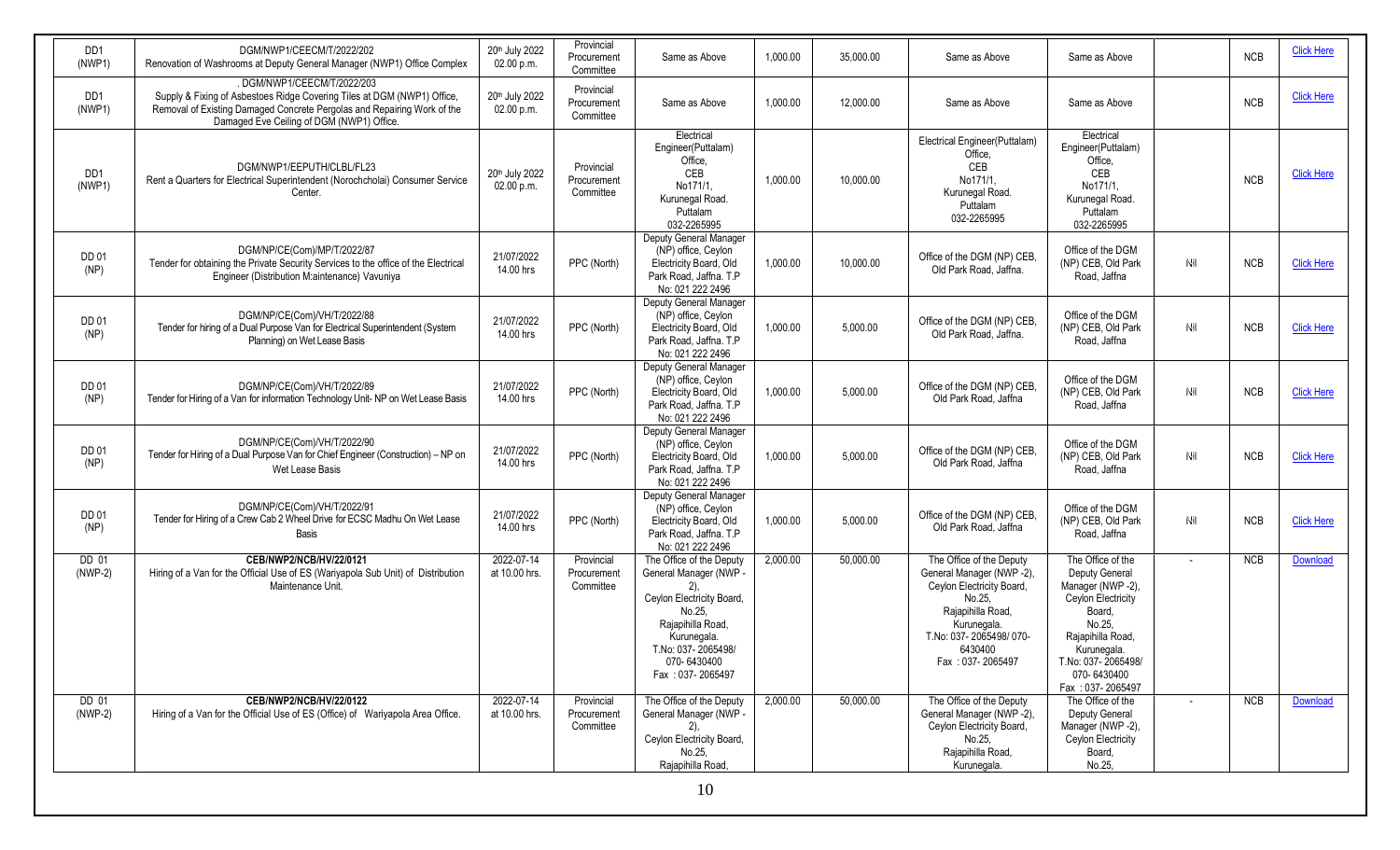|                                      |                                                                                                                                                                                                       |                              |                                        | Kurunegala.<br>T.No: 037-2065498/<br>070-6430400<br>Fax: 037-2065497                                                                                                                              |          |             | T.No: 037-2065498/070-<br>6430400<br>Fax: 037-2065497                                                                                                                                     | Raiapihilla Road.<br>Kurunegala.<br>T.No: 037-2065498/<br>070-6430400                                                                                                                                               |        |            |                   |
|--------------------------------------|-------------------------------------------------------------------------------------------------------------------------------------------------------------------------------------------------------|------------------------------|----------------------------------------|---------------------------------------------------------------------------------------------------------------------------------------------------------------------------------------------------|----------|-------------|-------------------------------------------------------------------------------------------------------------------------------------------------------------------------------------------|---------------------------------------------------------------------------------------------------------------------------------------------------------------------------------------------------------------------|--------|------------|-------------------|
| DD 01<br>$(NWP-2)$                   | CEB/NWP2/NCB/HV/22/0123<br>Hiring of a Van for Loss Reduction Sub Unit of Kurunegala Area Office.                                                                                                     | 2022-07-14<br>at 10.00 hrs.  | Provincial<br>Procurement<br>Committee | The Office of the Deputy<br>General Manager (NWP -<br>$(2)$ ,<br>Ceylon Electricity Board,<br>No.25.<br>Rajapihilla Road,<br>Kurunegala.<br>T.No: 037-2065498/<br>070-6430400<br>Fax: 037-2065497 | 2,000.00 | 50,000.00   | The Office of the Deputy<br>General Manager (NWP -2),<br>Ceylon Electricity Board,<br>No.25,<br>Rajapihilla Road,<br>Kurunegala.<br>T.No: 037-2065498/070-<br>6430400<br>Fax: 037-2065497 | Fax: 037-2065497<br>The Office of the<br>Deputy General<br>Manager (NWP -2),<br>Ceylon Electricity<br>Board,<br>No.25.<br>Rajapihilla Road,<br>Kurunegala.<br>T.No: 037-2065498/<br>070-6430400<br>Fax: 037-2065497 | $\sim$ | NCB        | Download          |
| DD 01<br>$(NWP-2)$                   | CEB/NWP2/NCB/HV/22/0124<br>Hiring of a Van for Nikaweratiya Consumer Service Centre.                                                                                                                  | 2022-07-14<br>at 10.00 hrs.  | Provincial<br>Procurement<br>Committee | The Office of the Deputy<br>General Manager (NWP -<br>$(2)$ .<br>Ceylon Electricity Board,<br>No.25.<br>Rajapihilla Road,<br>Kurunegala.<br>T.No: 037-2065498/<br>070-6430400<br>Fax: 037-2065497 | 2,000.00 | 50,000.00   | The Office of the Deputy<br>General Manager (NWP -2),<br>Ceylon Electricity Board,<br>No.25,<br>Rajapihilla Road,<br>Kurunegala.<br>T.No: 037-2065498/070-<br>6430400<br>Fax: 037-2065497 | The Office of the<br>Deputy General<br>Manager (NWP -2),<br>Ceylon Electricity<br>Board,<br>No.25.<br>Rajapihilla Road,<br>Kurunegala.<br>T.No: 037-2065498/<br>070-6430400<br>Fax: 037-2065497                     |        | NCB        | <b>Download</b>   |
| D <sub>D</sub> <sub>2</sub><br>(PHM) | PHM DD2/DGM/CE (LCM)QD/2022/12<br>Rent HouseNear the Main Road (Within 1 KM)Yakkala, Kalagedihena or suitable<br>place forHotline MaintenanceGang of CE (LCM) PHM DD2 for period of Two (02)<br>year. | 06/07/2022<br>1400 hrs       | DGM-DD2                                | Deputy General Manager<br>(Pro.HM) DD2,<br>Ceylon Electricity Board<br>P.O.Box. 18,<br>Lamagaraya Road,<br>Kandy.<br>T.P. 0812222286<br>Fax.0812204298                                            | $500/-$  | 10,000/-    | Deputy General Manager<br>(Pro.HM) DD2,<br>Ceylon Electricity Board<br>P.O.Box. 18,<br>Lamagaraya Road,<br>Kandy.<br>T.P. 0812222286<br>Fax.0812204298                                    | Deputy General<br>Manager (Pro.HM)<br>DD <sub>2</sub><br>Ceylon Electricity<br>Board<br>P.O.Box. 18,<br>Lamagaraya Road,<br>Kandy.<br>T.P. 0812222286<br>Fax.0812204298                                             | N/A    | NCB        | <b>Click Here</b> |
| DD <sub>2</sub><br>Central-1         | CP1/CE(COM)/PPC/2022/111<br>Hiring of a Van for Commercial Sub Unit of Dambulla Area for a Period of<br>02Years.                                                                                      | 2022-07-14<br>At<br>14.00hrs | Provincial<br>Procurement<br>Committee | Chief Engineer<br>(Commercial-CP1) CEB,<br>No. 04.<br>Asgiriya Road,<br>Kandy.                                                                                                                    | $1000 =$ | $16,000/$ = | Chief Engineer (Commercial)<br>CP1, CEB,<br>No. 04,<br>Asgiriya Road,<br>Kandy.                                                                                                           | <b>Chief Engineer</b><br>(Commercial) CP1,<br>CEB,<br>No. 04,<br>Asgiriya Road,<br>Kandy.                                                                                                                           | N/A    | <b>NCB</b> | <b>Click Here</b> |
| DD <sub>2</sub><br>Central-1         | CP1/CE(COM)/PPC/2022/112<br>Hiring of a Van for CE(Distribution Maitenanace) Unit-CP1 for a Period of 02<br>Years.                                                                                    | 2022-07-14<br>At<br>14.00hrs | Provincial<br>Procurement<br>Committee | Same as above                                                                                                                                                                                     | $1000 =$ | 16,000/     | Same as above                                                                                                                                                                             | Same as above                                                                                                                                                                                                       | N/A    | <b>NCB</b> | <b>Click Here</b> |
|                                      |                                                                                                                                                                                                       |                              |                                        | 11                                                                                                                                                                                                |          |             |                                                                                                                                                                                           |                                                                                                                                                                                                                     |        |            |                   |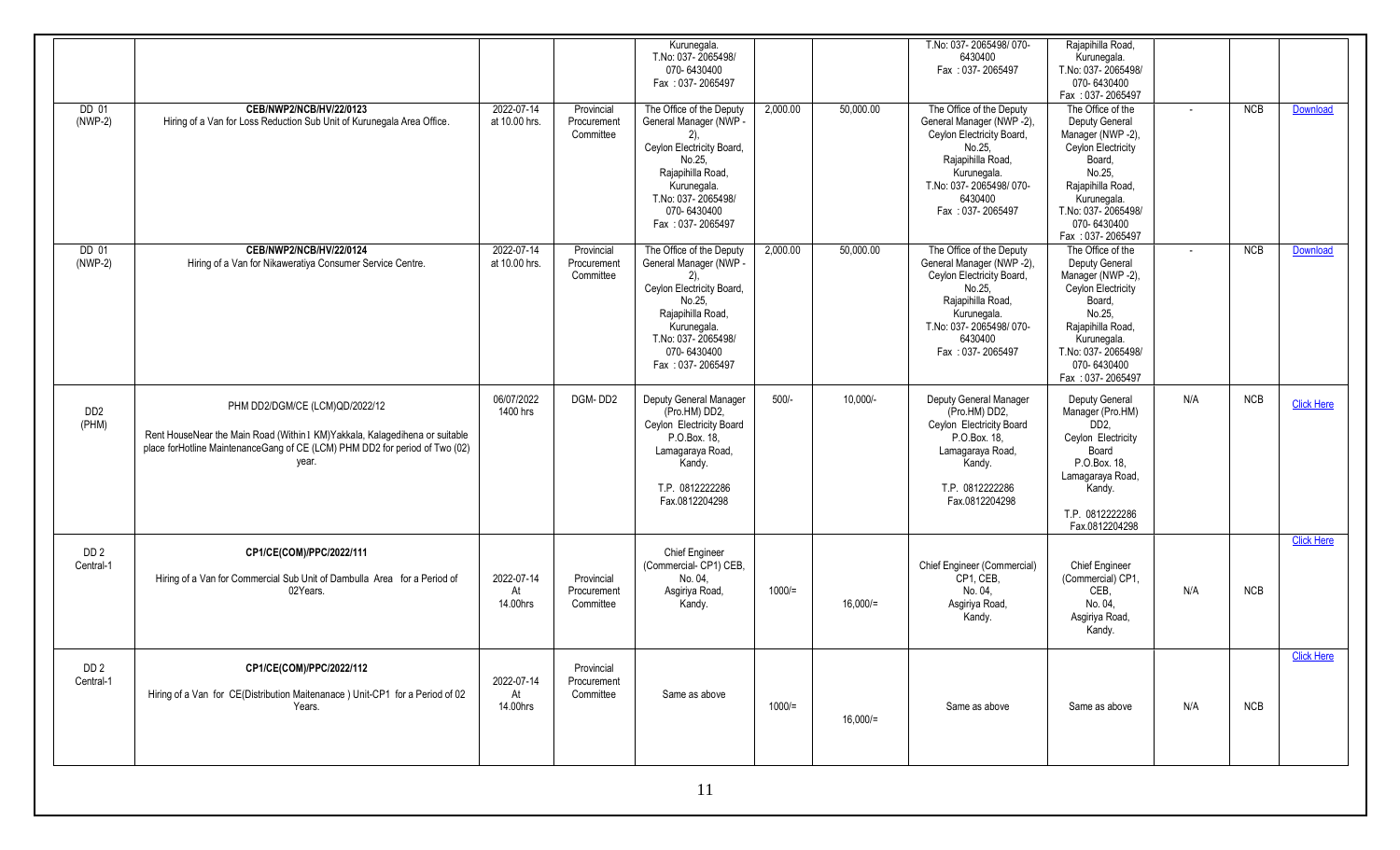| DD <sub>2</sub>              | CP1/CE(COM)/PPC/2022/113                                                                                                                                    | 2022-07-14       | Provincial                |                                                |                |             |                             |                           |     |            | <b>Click Here</b> |
|------------------------------|-------------------------------------------------------------------------------------------------------------------------------------------------------------|------------------|---------------------------|------------------------------------------------|----------------|-------------|-----------------------------|---------------------------|-----|------------|-------------------|
| Central-1                    | Hiring of a Van for Commercial Sub Unit of Kundasale Area for a Period of                                                                                   | At<br>14.00hrs   | Procurement<br>Committee  | Same as above                                  | $1000 =$       | $16,000/$ = |                             |                           |     |            |                   |
|                              | 02Years.                                                                                                                                                    |                  |                           |                                                |                |             | Same as above               | Same as above             | N/A | NCB        |                   |
| DD <sub>2</sub>              |                                                                                                                                                             | 2022-07-14       | Provincial                |                                                |                |             |                             |                           |     |            | <b>Click Here</b> |
| Central-1                    | CP1/CE(COM)/PPC/2022/114                                                                                                                                    | At<br>14.00hrs   | Procurement<br>Committee  | Same as above                                  | $1000 =$       | $16,000/$ = |                             |                           |     |            |                   |
|                              | Hiring of a Light Lorry for Area Maintenance Sub Unit of Katugastota Area for a<br>Period of 02 Years.                                                      |                  |                           |                                                |                |             | Same as above               | Same as above             | N/A | <b>NCB</b> |                   |
| DD <sub>2</sub>              | CP1/CE(COM)/PPC/2022/115                                                                                                                                    |                  | Provincial                |                                                |                |             |                             |                           |     |            | <b>Click Here</b> |
| Central-1                    | Hiring of a Van for Chief Engineer (Construction) CP1 for a Period of 02 Years.                                                                             | 2022-07-14<br>At | Procurement<br>Committee  | Same as above                                  |                |             |                             |                           |     |            |                   |
|                              |                                                                                                                                                             | 14.00hrs         |                           |                                                | $1000 =$       | $16,000 =$  | Same as above               | Same as above             | N/A | <b>NCB</b> |                   |
|                              |                                                                                                                                                             |                  |                           |                                                |                |             |                             |                           |     |            |                   |
|                              |                                                                                                                                                             |                  |                           |                                                |                |             |                             |                           |     |            | <b>Click Here</b> |
| DD <sub>2</sub><br>Central-1 | CP1/CE(COM)/PPC/2022/117                                                                                                                                    | 2022-07-14       | Provincial<br>Procurement | Same as above                                  | $1000 =$       | $20,000/$ = |                             |                           |     |            |                   |
|                              | Hiring of a 4WD Double Cab for CE(Energy Management) Unit-CP1 for a                                                                                         | At               | Committee                 |                                                |                |             | Same as above               |                           | N/A | <b>NCB</b> |                   |
|                              | Period of 02 Years.                                                                                                                                         | 14.00hrs         |                           |                                                |                |             |                             | Same as above             |     |            | <b>Click Here</b> |
| DD <sub>2</sub><br>Central-1 | CP1/CE(COM)/PPC/2022/131                                                                                                                                    | 2022-07-14       | Provincial<br>Procurement | <b>Chief Engineer</b><br>(Commercial-CP1) CEB, |                | $16,000 =$  | Chief Engineer (Commercial) | <b>Chief Engineer</b>     |     |            |                   |
|                              | Hiring of a Van for CE (Construction) Unit - CP1 for a Period of 02 Years.                                                                                  | At<br>14.00hrs   | Committee                 | No. 04.<br>Asgiriya Road,                      | $1000 =$       |             | CP1, CEB,<br>No. 04.        | (Commercial) CP1,<br>CEB. | N/A | <b>NCB</b> |                   |
|                              |                                                                                                                                                             |                  |                           | Kandy.                                         |                |             | Asgiriya Road,<br>Kandy.    | No. 04,<br>Asgiriya Road, |     |            |                   |
|                              |                                                                                                                                                             |                  |                           |                                                |                |             |                             | Kandy.                    |     |            | <b>Click Here</b> |
| DD 2<br>Central-1            | CP1/CE(COM)/PPC/2022/135                                                                                                                                    | 2022-07-14       | Provincial<br>Procurement |                                                |                | $20,000/$ = |                             |                           |     |            |                   |
|                              | Hiring of a Motor Car for Area Electrical Engineer (Galagedara) for a Period of<br>02 Years.                                                                | At<br>14.00hrs   | Committee                 | Same as above                                  | $1000 =$       |             | Same as above               | Same as above             | N/A | NCB        |                   |
|                              |                                                                                                                                                             |                  |                           |                                                |                |             |                             |                           |     |            |                   |
|                              |                                                                                                                                                             |                  | Provincial                |                                                |                |             |                             |                           |     |            | <b>Click Here</b> |
| DD <sub>2</sub><br>Central-1 | CP1/CE(COM)/PPC/2022/143                                                                                                                                    | 2022-07-14       | Procurement               | Same as above                                  | $1000 =$       | $16,000/=$  |                             |                           |     |            |                   |
|                              | Hiring of a Light Lorry for ECSC at Karalliyadda of Kundasale Area for a<br>Period of 02 Years.                                                             | At<br>14.00hrs   | Committee                 |                                                |                |             | Same as above               | Same as above             |     |            |                   |
| DD <sub>2</sub>              | CP1/CE(COM)/PPC/2022/134                                                                                                                                    |                  |                           | Self-prepared detailed                         |                |             |                             |                           |     |            |                   |
| Central-1                    | Rent / Lease Building for Use as Official Quarters of Electrical<br>Superintendent(Galewela) in Dambulla Area for a period of 02 years.                     |                  | Provincial                | application to be<br>forwarded with expected   |                |             |                             |                           |     |            |                   |
|                              | Requirements 1). Building area should be Approx 1500 sqfts 2). Building should be<br>located in and around Galewela area & Should be closed to Galewela Sub | 2022-07-14<br>At | Procurement<br>Committee  | monthly rental.<br>T.P 081-2283442             | $\overline{a}$ |             |                             |                           | N/A | <b>NCB</b> |                   |
|                              | unit. 3). Pipe water, Electricity, Telephone and sanitary facilities Should be<br>available 4). Need parking facilities for 2 vehicles.                     | 14.00hrs         |                           | 081-2234324                                    |                |             | Same as above               | Same as above             |     |            |                   |
|                              |                                                                                                                                                             |                  |                           |                                                |                |             |                             |                           |     |            |                   |
|                              | 4.                                                                                                                                                          |                  |                           |                                                |                |             |                             |                           |     |            |                   |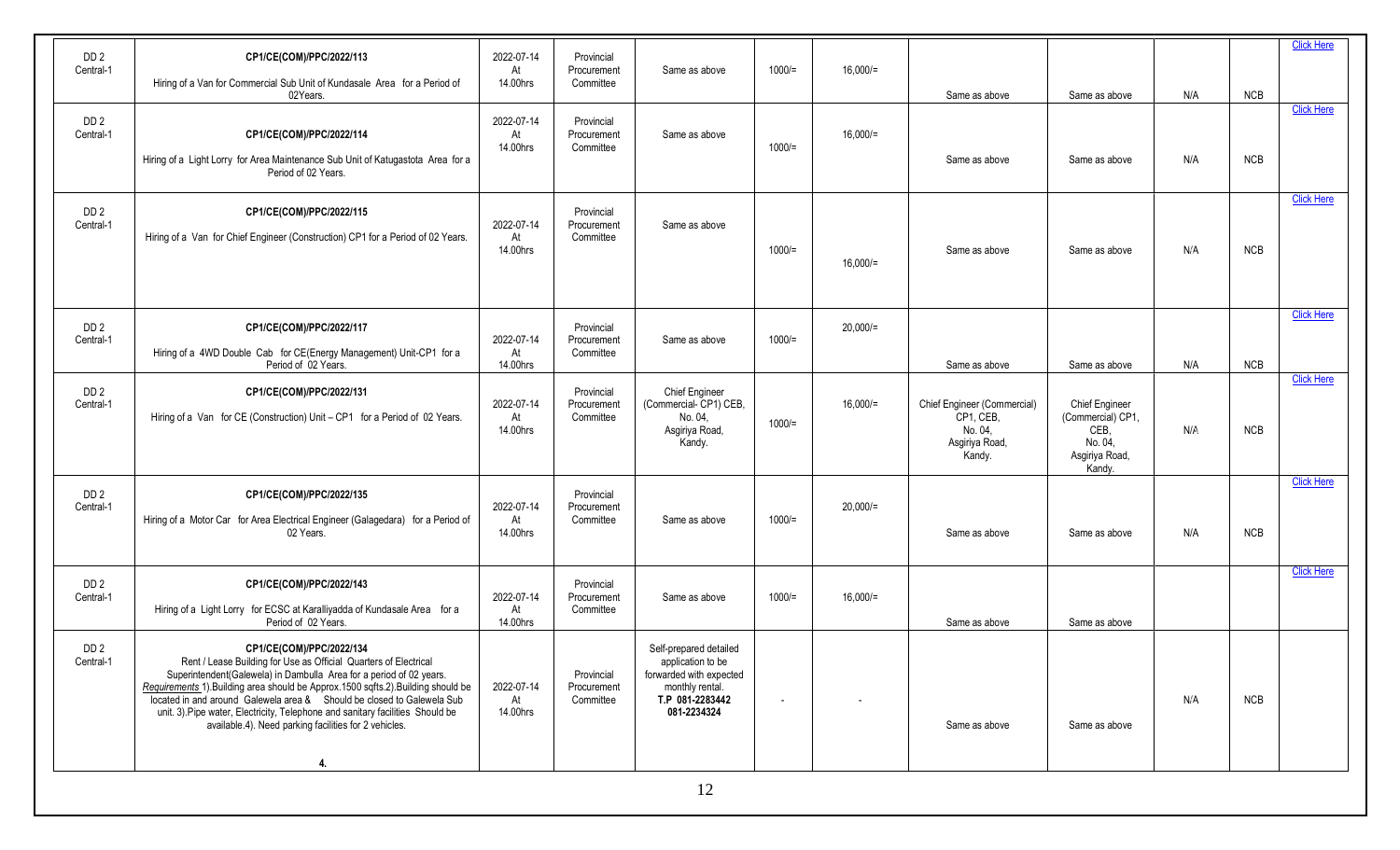| DD <sub>2</sub><br>$CP-2$ | <b>EXTENSION OF BID CLOSING DATE:</b><br>CP2/CE(COM)/PPC/2022/136<br>Hiring of a Motor Car for Chief Engineer (P&D - CP2) for a Period of 02 Years.                                                                                                                                                                                                                                                                                   | 06/07/2022<br>14.00 hrs. | Provincial<br>Procurement<br>Committee -<br>CP <sub>2</sub> | Chief (Commercial)-CP2,<br>CEB. No.431. Colombo<br>Road, Pilimathalawa.<br>T.P 081-2270070                                                                                                                                                                                                                                                                                                                                                                                             | 1000.00 | 20,000.00 | Chief Engineer (Commercial)-<br>CP2, CEB, No.431, Colombo<br>Road. Pilimathalawa. | <b>Chief Engineer</b><br>(Commercial)-CP2,<br>CEB, No.431,<br>Colombo Road.<br>Pilimathalawa. | N/A | <b>NCB</b> | <b>Click Here</b> |
|---------------------------|---------------------------------------------------------------------------------------------------------------------------------------------------------------------------------------------------------------------------------------------------------------------------------------------------------------------------------------------------------------------------------------------------------------------------------------|--------------------------|-------------------------------------------------------------|----------------------------------------------------------------------------------------------------------------------------------------------------------------------------------------------------------------------------------------------------------------------------------------------------------------------------------------------------------------------------------------------------------------------------------------------------------------------------------------|---------|-----------|-----------------------------------------------------------------------------------|-----------------------------------------------------------------------------------------------|-----|------------|-------------------|
| DD <sub>2</sub><br>$CP-2$ | <b>EXTENSION OF BID CLOSING DATE:</b><br>CP2/CE(COM)/PPC/2022/137<br>Hiring of a Crew Cab for ECSC at Kegalle in Kegalle Area for a Period of 02<br>Years.                                                                                                                                                                                                                                                                            | 06/07/2022<br>14.00 hrs. | Provincial<br>Procurement<br>Committee -<br>CP <sub>2</sub> | Chief (Commercial)-CP2,<br>CEB. No.431. Colombo<br>Road, Pilimathalawa.<br>T.P 081-2270070                                                                                                                                                                                                                                                                                                                                                                                             | 1000.00 | 16,000.00 | Chief Engineer (Commercial)-<br>CP2, CEB, No.431, Colombo<br>Road. Pilimathalawa. | <b>Chief Engineer</b><br>(Commercial)-CP2,<br>CEB, No.431,<br>Colombo Road,<br>Pilimathalawa. | N/A | <b>NCB</b> | <b>Click Here</b> |
| DD <sub>2</sub><br>$CP-2$ | <b>EXTENSION OF BID CLOSING DATE:</b><br>CP2/CE(COM)/PPC/2022/138<br>Rent/Lease Building for Use as Site Office Peradeniya to CE(Distribution<br>Maintenance) Unit-CP 2 for a Period of 02 Years.<br>. Requirements<br>1. Building should be located in and around Peradeniya area.<br>2. Building should be approx. 1500sqft.<br>3. Need parking area for 02 nos. of Lorries.<br>4. Need water, Electricity and sanitary facilities. | 06/07/2022<br>14.00 hrs. | Provincial<br>Procurement<br>Committee -<br>CP <sub>2</sub> | Self-prepared detailed<br>application to be<br>forwarded with expected<br>monthly rental. Sample<br>application can be<br>downloaded from<br>https://ceb.lk/tender-<br>notice/si Bids should be<br>deposited at Chief<br>Engineer (Commercial)-<br>CP2, CEB, No.431,<br>Colombo Road.<br>Pilimathalawa.<br>For information regarding<br>details of bid Please<br>Contact:- T.P 081-<br>2386450<br>For information regarding<br>bid submission Please<br>Contact :- T.P 081-<br>2270070 |         |           | Chief Engineer (Commercial)-<br>CP2, CEB, No.431, Colombo<br>Road. Pilimathalawa. | <b>Chief Engineer</b><br>(Commercial)-CP2,<br>CEB, No.431,<br>Colombo Road.<br>Pilimathalawa. | N/A | <b>NCB</b> | <b>Click Here</b> |
| DD <sub>2</sub><br>$CP-2$ | <b>EXTENSION OF BID CLOSING DATE:</b><br>CP2/CE(COM)/PPC/2022/139<br>Hiring of a Light Lorry for ECSC at Dippitiya in Mawanella Area for a Period of 02<br>Years.                                                                                                                                                                                                                                                                     | 06/07/2022<br>14.00 hrs. | Provincial<br>Procurement<br>Committee -<br>CP <sub>2</sub> | Chief (Commercial)-CP2,<br>CEB, No.431, Colombo<br>Road, Pilimathalawa.<br>T.P 081-2270070                                                                                                                                                                                                                                                                                                                                                                                             | 1000.00 | 16,000.00 | Chief Engineer (Commercial)-<br>CP2, CEB, No.431, Colombo<br>Road, Pilimathalawa. | <b>Chief Engineer</b><br>(Commercial)-CP2,<br>CEB, No.431,<br>Colombo Road.<br>Pilimathalawa. | N/A | <b>NCB</b> | <b>Click Here</b> |
| DD <sub>2</sub><br>$CP-2$ | <b>EXTENSION OF BID CLOSING DATE:</b><br>CP2/CE(COM)/PPC/2022/141<br>Hiring of a Double Cab for ECSC Hemmathagama in Mawanella Area for a<br>Period of 02 Years.                                                                                                                                                                                                                                                                      | 06/07/2022<br>14.00 hrs. | Provincial<br>Procurement<br>Committee -<br>CP <sub>2</sub> | Chief (Commercial)-CP2,<br>CEB. No.431. Colombo<br>Road, Pilimathalawa.<br>T.P 081-2270070                                                                                                                                                                                                                                                                                                                                                                                             | 1000.00 | 20,000.00 | Chief Engineer (Commercial)-<br>CP2, CEB, No.431, Colombo<br>Road. Pilimathalawa. | <b>Chief Engineer</b><br>(Commercial)-CP2,<br>CEB, No.431,<br>Colombo Road.<br>Pilimathalawa. | N/A | <b>NCB</b> | <b>Click Here</b> |
| DD <sub>2</sub><br>CP-2   | <b>EXTENSION OF BID CLOSING DATE:</b><br>CP2/CE(COM)/PPC/2022/143<br>Hiring of a Motor Car for CE (Energy Management) Unit -CP 02 (EE 01) for a<br>Period of 02 Years.                                                                                                                                                                                                                                                                | 06/07/2022<br>14.00 hrs. | Provincial<br>Procurement<br>Committee -<br>CP <sub>2</sub> | Chief (Commercial)-CP2,<br>CEB, No.431, Colombo<br>Road, Pilimathalawa.<br>T.P 081-2270070                                                                                                                                                                                                                                                                                                                                                                                             | 1000.00 | 20,000.00 | Chief Engineer (Commercial)-<br>CP2, CEB, No.431, Colombo<br>Road, Pilimathalawa. | Chief Engineer<br>(Commercial)-CP2,<br>CEB, No.431,<br>Colombo Road,<br>Pilimathalawa.        | N/A | <b>NCB</b> | <b>Click Here</b> |
| DD <sub>2</sub><br>$CP-2$ | CP2/CE(COM)/PPC/2022/163<br>Hiring of a Motor Car for Electrical Engineer (Commercial - CP2) for a Period of<br>02 Years.                                                                                                                                                                                                                                                                                                             | 20/07/2022<br>14.00 hrs. | Provincial<br>Procurement<br>Committee -<br>CP <sub>2</sub> | Chief (Commercial)-CP2,<br>CEB, No.431, Colombo<br>Road, Pilimathalawa.<br>T.P 081-2270070                                                                                                                                                                                                                                                                                                                                                                                             | 1000.00 | 20,000.00 | Chief Engineer (Commercial)-<br>CP2, CEB, No.431, Colombo<br>Road, Pilimathalawa. | <b>Chief Engineer</b><br>(Commercial)-CP2,<br>CEB, No.431,<br>Colombo Road,                   | N/A | <b>NCB</b> | <b>Click Here</b> |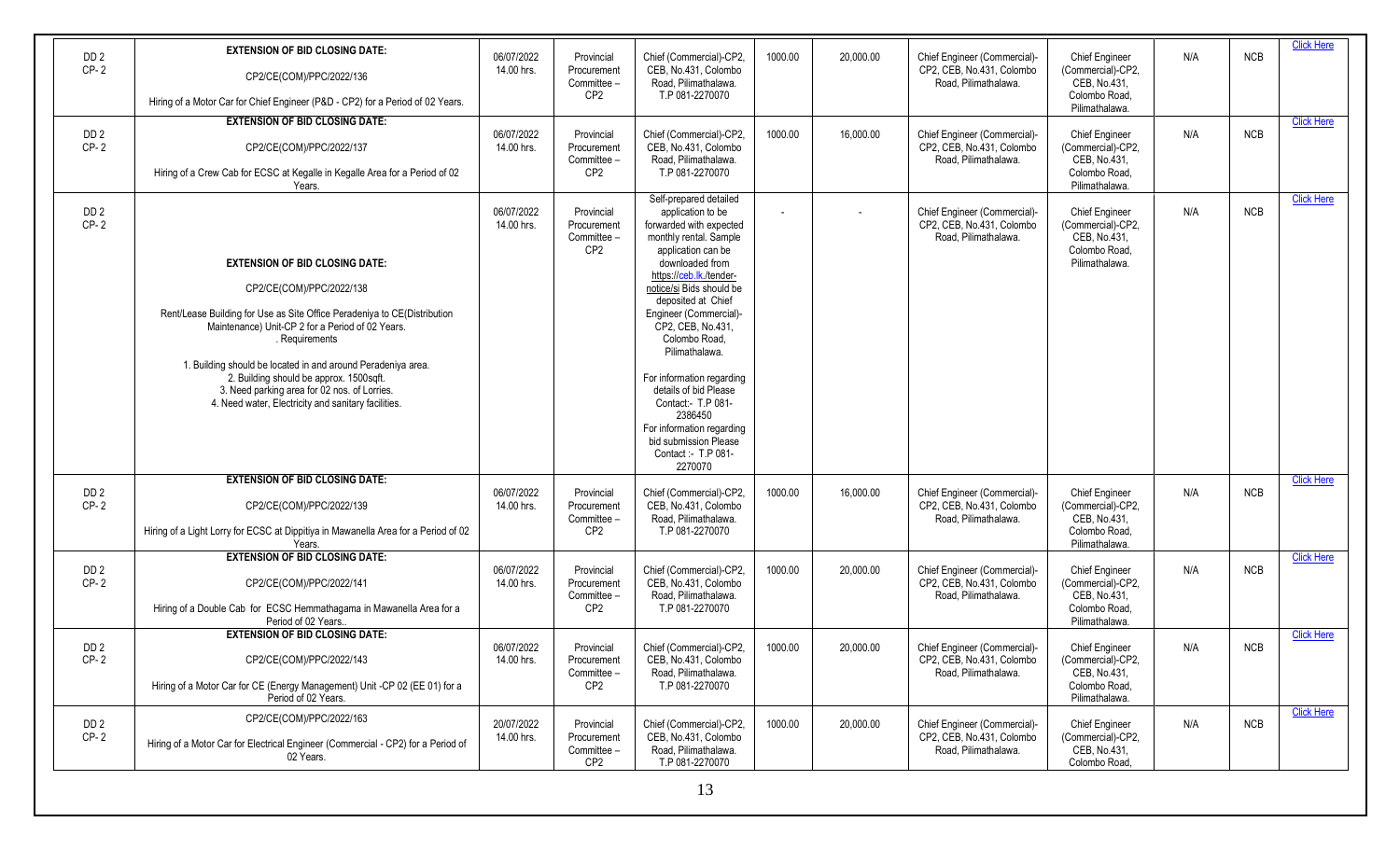|                           |                                                                                                                                                                                                           |                          |                                                             |                                                                                                                                                                                                                                                                                                                                                                                                                                                                                        |                          |           |                                                                                   | Pilimathalawa.                                                                                |     |     |                   |
|---------------------------|-----------------------------------------------------------------------------------------------------------------------------------------------------------------------------------------------------------|--------------------------|-------------------------------------------------------------|----------------------------------------------------------------------------------------------------------------------------------------------------------------------------------------------------------------------------------------------------------------------------------------------------------------------------------------------------------------------------------------------------------------------------------------------------------------------------------------|--------------------------|-----------|-----------------------------------------------------------------------------------|-----------------------------------------------------------------------------------------------|-----|-----|-------------------|
| DD <sub>2</sub><br>$CP-2$ | CP2/CE(COM)/PPC/2022/164<br>Rent/Lease Building with Land for Storage Materials belongs to CEB Working<br>Gangs & Parking CEB Vehicles belongs to CE(Construction)-CP 02 Unit for a<br>Period of 02 Years | 20/07/2022<br>14.00 hrs. | Provincial<br>Procurement<br>Committee -<br>CP2             | Self-prepared detailed<br>application to be<br>forwarded with expected<br>monthly rental. Sample<br>application can be<br>downloaded from<br>https://ceb.lk/tender-<br>notice/si Bids should be<br>deposited at Chief<br>Engineer (Commercial)-<br>CP2, CEB, No.431,<br>Colombo Road,<br>Pilimathalawa.<br>For information regarding<br>details of bid Please<br>Contact:- T.P 081-<br>4949164<br>For information regarding<br>bid submission Please<br>Contact: - T.P 081-<br>2270070 | $\blacksquare$           | $\sim$    | Chief Engineer (Commercial)-<br>CP2, CEB, No.431, Colombo<br>Road. Pilimathalawa. | Chief Engineer<br>(Commercial)-CP2,<br>CEB. No.431.<br>Colombo Road,<br>Pilimathalawa.        | N/A | NCB | <b>Click Here</b> |
| DD <sub>2</sub><br>$CP-2$ | CP2/CE(COM)/PPC/2022/174<br>Rent/Lease Building for Use as Lodging House of Working Gangs & Storage<br>Materials belongs to CE(Construction) Unit-CP 02 for a Period of 02 Years.                         | 20/07/2022<br>14.00 hrs. | Provincial<br>Procurement<br>Committee -<br>CP <sub>2</sub> | Self-prepared detailed<br>application to be<br>forwarded with expected<br>monthly rental. Sample<br>application can be<br>downloaded from<br>https://ceb.lk/tender-<br>notice/si Bids should be<br>deposited at Chief<br>Engineer (Commercial)-<br>CP2, CEB, No.431,<br>Colombo Road,<br>Pilimathalawa.<br>For information regarding<br>details of bid Please<br>Contact:- T.P 081-<br>4949164<br>For information regarding<br>bid submission Please<br>Contact :- T.P 081-<br>2270070 | $\overline{\phantom{0}}$ |           | Chief Engineer (Commercial)-<br>CP2, CEB, No.431, Colombo<br>Road, Pilimathalawa. | <b>Chief Engineer</b><br>(Commercial)-CP2,<br>CEB, No.431,<br>Colombo Road,<br>Pilimathalawa. | N/A | NCB | <b>Click Here</b> |
| DD <sub>2</sub><br>$CP-2$ | CP2/CE(COM)/PPC/2022/175<br>Hiring of a Crew Cab for ECSC at Dippitiya in Mawanella Area for a Period of 02<br>Years.                                                                                     | 20/07/2022<br>14.00 hrs. | Provincial<br>Procurement<br>Committee -<br>CP <sub>2</sub> | Chief (Commercial)-CP2,<br>CEB, No.431, Colombo<br>Road, Pilimathalawa.<br>T.P 081-2270070                                                                                                                                                                                                                                                                                                                                                                                             | 1000.00                  | 16,000.00 | Chief Engineer (Commercial)-<br>CP2, CEB, No.431, Colombo<br>Road, Pilimathalawa. | Chief Engineer<br>(Commercial)-CP2,<br>CEB, No.431,<br>Colombo Road,<br>Pilimathalawa.        | N/A | NCB | <b>Click Here</b> |
| DD <sub>2</sub><br>$CP-2$ | CP2/CE(COM)/PPC/2022/176<br>Hiring of a Light Lorry for ECSC at Thulhiriya in Kegalle Area for a Period of 02<br>Years.                                                                                   | 20/07/2022<br>14.00 hrs. | Provincial<br>Procurement<br>Committee -                    | Chief (Commercial)-CP2,<br>CEB, No.431, Colombo<br>Road, Pilimathalawa.<br>14                                                                                                                                                                                                                                                                                                                                                                                                          | 1000.00                  | 16,000.00 | Chief Engineer (Commercial)-<br>CP2, CEB, No.431, Colombo<br>Road, Pilimathalawa. | Chief Engineer<br>(Commercial)-CP2,<br>CEB, No.431,                                           | N/A | NCB | <b>Click Here</b> |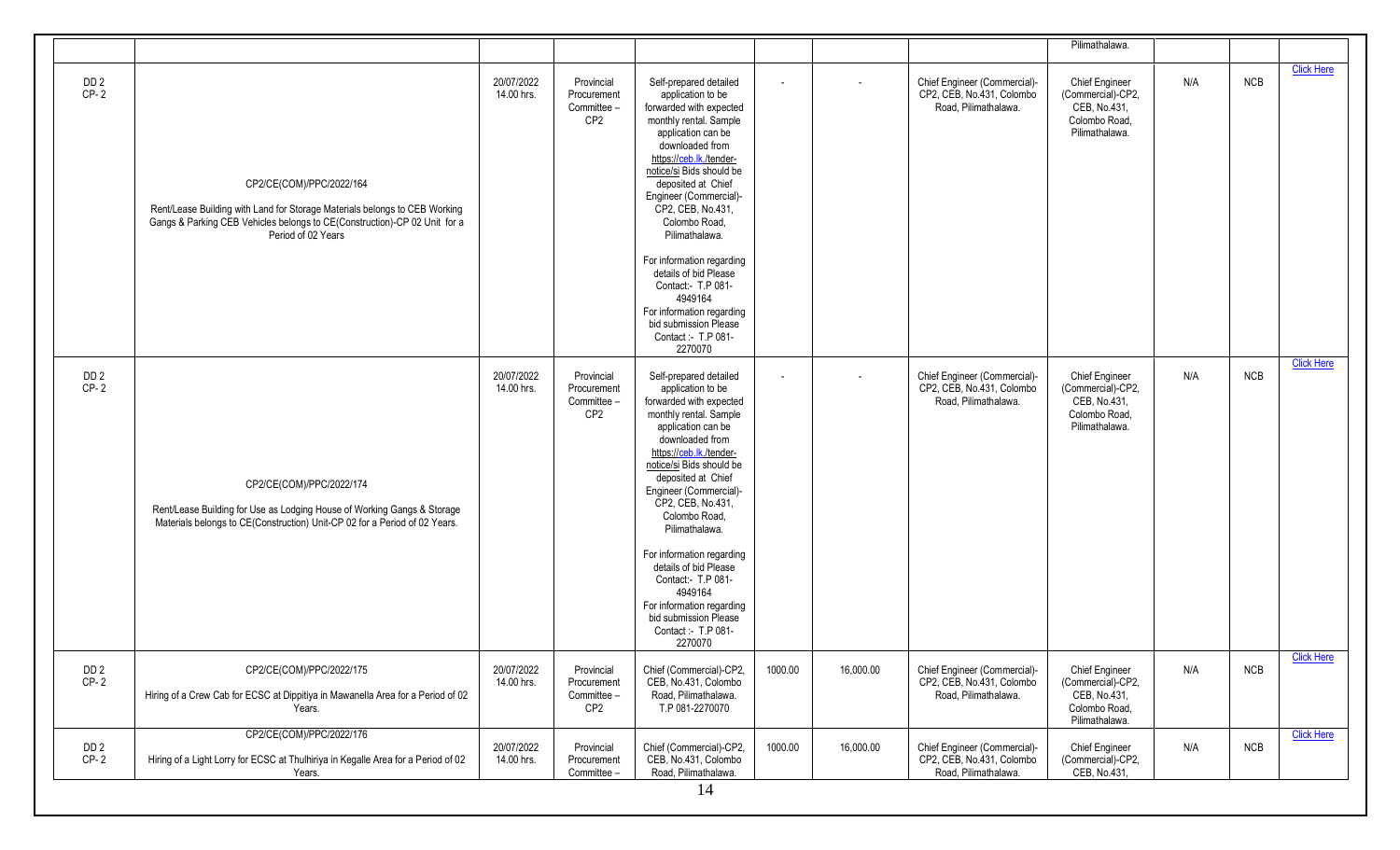|                           |                                                                                                                                                                              |                          | CP2                                                         | T.P 081-2270070                                                                                                                             |          |           |                                                                                   | Colombo Road.<br>Pilimathalawa.                                                               |     |            |                   |
|---------------------------|------------------------------------------------------------------------------------------------------------------------------------------------------------------------------|--------------------------|-------------------------------------------------------------|---------------------------------------------------------------------------------------------------------------------------------------------|----------|-----------|-----------------------------------------------------------------------------------|-----------------------------------------------------------------------------------------------|-----|------------|-------------------|
| DD <sub>2</sub><br>$CP-2$ | CP2/CE(COM)/PPC/2022/177<br>Hiring of a Light Lorry for Commercial Sub Unit in Kegalle Area for a Period of 02<br>Years.                                                     | 20/07/2022<br>14.00 hrs. | Provincial<br>Procurement<br>Committee -<br>CP <sub>2</sub> | Chief (Commercial)-CP2,<br>CEB. No.431. Colombo<br>Road. Pilimathalawa.<br>T.P 081-2270070                                                  | 1000.00  | 16,000.00 | Chief Engineer (Commercial)-<br>CP2, CEB, No.431, Colombo<br>Road. Pilimathalawa. | <b>Chief Engineer</b><br>(Commercial)-CP2,<br>CEB, No.431.<br>Colombo Road.<br>Pilimathalawa. | N/A | <b>NCB</b> | <b>Click Here</b> |
| DD <sub>2</sub><br>$CP-2$ | CP2/CE(COM)/PPC/2022/178<br>Hiring of a Light Lorry for Electricity Break Down Services Supply & Maintenance<br>at ECSC Moronthota in Kegalle Area for a Period of 02 Years. | 20/07/2022<br>14.00 hrs. | Provincial<br>Procurement<br>Committee -<br>CP <sub>2</sub> | Chief (Commercial)-CP2,<br>CEB, No.431, Colombo<br>Road, Pilimathalawa.<br>T.P 081-2270070                                                  | 1000.00  | 16.000.00 | Chief Engineer (Commercial)-<br>CP2, CEB, No.431, Colombo<br>Road. Pilimathalawa. | <b>Chief Engineer</b><br>(Commercial)-CP2,<br>CEB. No.431.<br>Colombo Road.<br>Pilimathalawa. | N/A | <b>NCB</b> | <b>Click Here</b> |
| DD <sub>2</sub><br>$CP-2$ | CP2/CE(COM)/PPC/2022/179<br>Hiring of a Crew Cab for Area Maintenance Sub Unit - I in Kegalle Area for a<br>Period of 02 Years.                                              | 20/07/2022<br>14.00 hrs. | Provincial<br>Procurement<br>Committee -<br>CP <sub>2</sub> | Chief (Commercial)-CP2,<br>CEB, No.431, Colombo<br>Road, Pilimathalawa.<br>T.P 081-2270070                                                  | 1000.00  | 16,000.00 | Chief Engineer (Commercial)-<br>CP2, CEB, No.431, Colombo<br>Road, Pilimathalawa. | <b>Chief Engineer</b><br>(Commercial)-CP2,<br>CEB. No.431.<br>Colombo Road.<br>Pilimathalawa. | N/A | <b>NCB</b> | <b>Click Here</b> |
| DD <sub>2</sub><br>$CP-2$ | CP2/CE(COM)/PPC/2022/180<br>Hiring of a 4WD Double Cab for ECSC at Gampola in Nawalapitiya Area for a<br>Period of 02 Years.                                                 | 20/07/2022<br>14.00 hrs. | Provincial<br>Procurement<br>Committee -<br>CP <sub>2</sub> | Chief (Commercial)-CP2,<br>CEB, No.431, Colombo<br>Road, Pilimathalawa.<br>T.P 081-2270070                                                  | 1000.00  | 20,000.00 | Chief Engineer (Commercial)-<br>CP2, CEB, No.431, Colombo<br>Road. Pilimathalawa. | <b>Chief Engineer</b><br>(Commercial)-CP2,<br>CEB, No.431,<br>Colombo Road.<br>Pilimathalawa. | N/A | <b>NCB</b> | <b>Click Here</b> |
| DD <sub>2</sub><br>$CP-2$ | CP2/CE(COM)/PPC/2022/181<br>Hiring of a Double Cab or Van for ECSC at Kuruduwatta in Nawalapitiya Area for<br>a period of 02 Years.                                          | 20/07/2022<br>14.00 hrs. | Provincial<br>Procurement<br>Committee -<br>CP <sub>2</sub> | Chief (Commercial)-CP2,<br>CEB, No.431, Colombo<br>Road, Pilimathalawa.<br>T.P 081-2270070                                                  | 1000.00  | 20,000.00 | Chief Engineer (Commercial)-<br>CP2, CEB, No.431, Colombo<br>Road, Pilimathalawa. | <b>Chief Engineer</b><br>(Commercial)-CP2,<br>CEB. No.431.<br>Colombo Road.<br>Pilimathalawa. | N/A | <b>NCB</b> | <b>Click Here</b> |
| DD <sub>2</sub><br>$CP-2$ | CP2/CE(COM)/PPC/2022/182<br>Hiring of a Three Wheeler for Area Maintenance Sub Unit- I at Nawalapitiya Area<br>for Period of 02 Years.                                       | 20/07/2022<br>14.00 hrs. | Provincial<br>Procurement<br>Committee -<br>CP <sub>2</sub> | Chief (Commercial)-CP2,<br>CEB, No.431, Colombo<br>Road, Pilimathalawa.<br>T.P 081-2270070                                                  | 1000.00  | 10,000.00 | Chief Engineer (Commercial)-<br>CP2, CEB, No.431, Colombo<br>Road, Pilimathalawa. | Chief Engineer<br>(Commercial)-CP2.<br>CEB. No.431.<br>Colombo Road.<br>Pilimathalawa.        | N/A | <b>NCB</b> | <b>Click Here</b> |
| DD <sub>2</sub><br>$CP-2$ | CP2/CE(COM)/PPC/2022/183<br>Hiring of a Van for Area Maintenance Sub Unit in Peradeniya Area for a Period of<br>02 Years.                                                    | 20/07/2022<br>14.00 hrs. | Provincial<br>Procurement<br>Committee -<br>CP <sub>2</sub> | Chief (Commercial)-CP2,<br>CEB, No.431, Colombo<br>Road, Pilimathalawa.<br>T.P 081-2270070                                                  | 1000.00  | 16,000.00 | Chief Engineer (Commercial)-<br>CP2, CEB, No.431, Colombo<br>Road, Pilimathalawa. | <b>Chief Engineer</b><br>(Commercial)-CP2,<br>CEB, No.431,<br>Colombo Road.<br>Pilimathalawa. | N/A | <b>NCB</b> | <b>Click Here</b> |
| DD <sub>2</sub><br>$CP-2$ | CP2/CE(COM)/PPC/2022/184<br>Hiring of a 4WD Double Cab for CE(Construction) Unit-CP 2 for a Period of 02<br>Years.                                                           | 20/07/2022<br>14.00 hrs. | Provincial<br>Procurement<br>Committee -<br>CP <sub>2</sub> | Chief (Commercial)-CP2,<br>CEB, No.431, Colombo<br>Road. Pilimathalawa.<br>T.P 081-2270070                                                  | 1000.00  | 20,000.00 | Chief Engineer (Commercial)-<br>CP2, CEB, No.431, Colombo<br>Road. Pilimathalawa. | <b>Chief Engineer</b><br>(Commercial)-CP2.<br>CEB, No.431,<br>Colombo Road.<br>Pilimathalawa. | N/A | <b>NCB</b> | <b>Click Here</b> |
| DD <sub>2</sub><br>$CP-2$ | CP2/CE(COM)/PPC/2022/200<br>Hiring of a Three Wheeler for ECSC at Eriyagama in Peradeniya Area for a<br>Period of 01 Year.                                                   | 20/07/2022<br>14.00 hrs. | Provincial<br>Procurement<br>Committee -<br>CP <sub>2</sub> | Chief (Commercial)-CP2,<br>CEB, No.431, Colombo<br>Road, Pilimathalawa.<br>T.P 081-2270070                                                  | 500.00   | 5000.00   | Chief Engineer (Commercial)-<br>CP2, CEB, No.431, Colombo<br>Road, Pilimathalawa. | <b>Chief Engineer</b><br>(Commercial)-CP2,<br>CEB, No.431,<br>Colombo Road.<br>Pilimathalawa. | N/A | <b>NCB</b> | <b>Click Here</b> |
| DD <sub>2EP</sub>         | DGM(E)/QPPC/22/079<br>Hiring a van/ double cab for the use of Electrical Superintendent<br>(Dehiyattakandiya ECSC) - Ampara for a period of 02 years.                        | 06-07-2022<br>@2.00pm    | Provincial<br>Procurement<br>Committee                      | Office of the<br>ACE(Ampara)<br>0632222387 / 063-<br>2222078<br>0r<br>Office of the DGM [East],<br>Trincomalee<br>026-2222666 / 026-2221030 | 1.000.00 | 20,000.00 | Office of the DGM [East]<br>Uppuveli, Trincomalee                                 | Office of the DGM<br>[East],<br>Uppuveli, Trincomalee                                         |     | <b>NCB</b> | <b>Click Here</b> |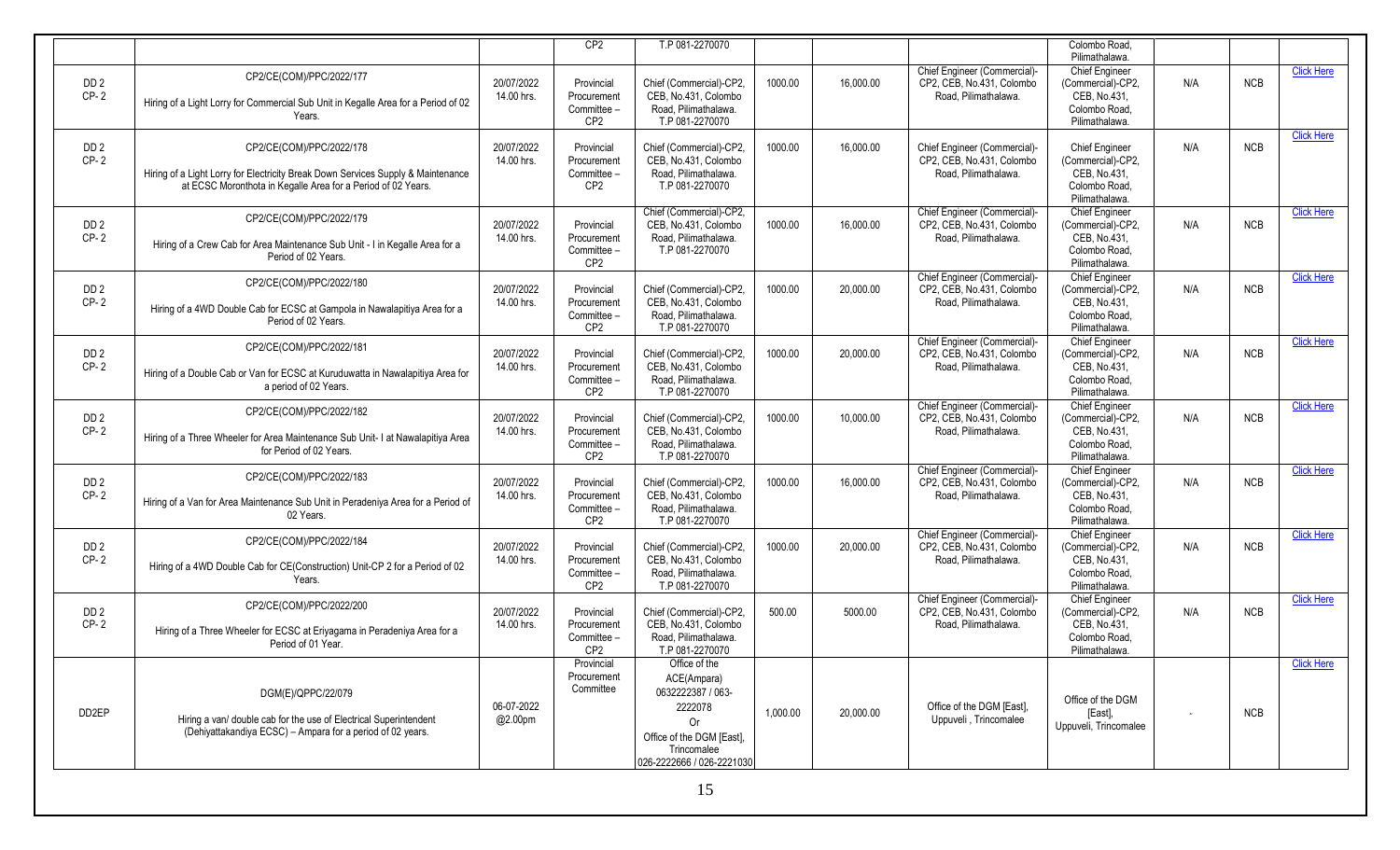| DD <sub>2EP</sub>                    | DGM(E)/QPPC/22/080<br>Hiring a van for the use of Electrical Superintendent (Akkaraipattu ECSC) -<br>Ampara for a period of 02 years.                                                                                                                                                                                                                                                                                                                                                                      | 06-07-2022<br>@2.00pm     | Provincial<br>Procurement<br>Committee  | Office of the<br>ACE(Ampara)<br>0632222387 / 063-<br>2222078<br>0r<br>Office of the DGM [East],<br>Trincomalee<br>026-2222666 / 026-<br>2221030                        | 1.000.00 | 20,000.00 | Office of the DGM [East],<br>Uppuveli, Trincomalee                                                                                                                             | Office of the DGM<br>[East],<br>Uppuveli, Trincomalee                                                                                                                                          |                          | <b>NCB</b> | <b>Click Here</b>  |
|--------------------------------------|------------------------------------------------------------------------------------------------------------------------------------------------------------------------------------------------------------------------------------------------------------------------------------------------------------------------------------------------------------------------------------------------------------------------------------------------------------------------------------------------------------|---------------------------|-----------------------------------------|------------------------------------------------------------------------------------------------------------------------------------------------------------------------|----------|-----------|--------------------------------------------------------------------------------------------------------------------------------------------------------------------------------|------------------------------------------------------------------------------------------------------------------------------------------------------------------------------------------------|--------------------------|------------|--------------------|
| DD <sub>2</sub><br>(WPN)             | WPN/Vey/EC2/Ten/Cleaning Service/2022/01<br>Cleaning Service for following places in Chief Engineers Area Veyangoda for one<br>1. Chief Electrical Engineer's Office<br>vear.<br>Veyangoda. (01 Mail Worker, 02 Female worker and 01 Supervisor)<br>2. Consumer Service Centre Veyangoda. (01 Female)<br>3. Consumer Service Centre Nittambuwa. (01 Female)<br>4. Consumer Service Centre Pasyala.<br>(01 Female)<br>5. Area Maintenance Unit 1. (01 Female)<br>6. Area Maintenance<br>Unit 2. (01 Female) | 2022-07-06<br>2.00 p.m.   | Provincial<br>Procurement<br>Committee  | <b>Chief Electrical</b><br>Engineer's Office. Ceylon<br>Electricity Board, No70,<br>Banduragoda Road.<br>Veyangoda.<br>T.P. No.<br>033 4937476                         | 1,000.00 | 25,000.00 | <b>Chief Electrical Engineer's</b><br>Office. Ceylon Electricity<br>Board, No70, Banduragoda<br>Road, Veyangoda.<br>T.P. No.<br>033 4937476                                    | <b>Chief Electrical</b><br>Engineer's Office.<br>Ceylon Electricity<br>Board, No70,<br>Banduragoda Road,<br>Veyangoda.<br>T.P. No.<br>033 4937476                                              | $\overline{\phantom{m}}$ | <b>NCB</b> | <b>Click Here</b>  |
| D <sub>D</sub> <sub>2</sub><br>(WPN) | WPN/Kirindi/EC1/Ten/Building/2022/05<br>Rent out a building for a period of 02 years for the ES Quarters Pugoda.                                                                                                                                                                                                                                                                                                                                                                                           | 2022.07.06<br>$2.00$ p.m. | Provincial<br>Procurement<br>Committee  | EE(Kirindiwela) Office<br>No 74/25, Rajaweediya,<br>Kirindiwela<br>T.P. No.: 0332253357/<br>0332253358,                                                                | 1,000.00 | 10,000.00 | EE(Kirindiwela) Office<br>No 74/25, Rajaweediya,<br>Kirindiwela<br>T.P. No.: 0332253357/<br>0332253358,                                                                        | EE(Kirindiwela) Office<br>No 74/25.<br>Rajaweediya,<br>Kirindiwela<br>T.P. No.:<br>0332253357/<br>0332253358,                                                                                  |                          | <b>NCB</b> | <b>Cilick Here</b> |
| DD <sub>3</sub><br>(SAB)             | SAB/RUW-V85/HV/2022/66<br>Hiring of a Three Wheeler for Area Electrical Engineer's Unit - Ruwanwella                                                                                                                                                                                                                                                                                                                                                                                                       | 14-07-2022<br>14.00 hrs   | Provincial<br>Procurement<br>Committee. | Office of the DGM.CE<br>(Commercial) Unit, Ceylon<br>Electricity Board, New<br>Town, Rathnapura<br>T.P No. 045-2225891-5<br>Fax - 045-2226084                          | 1.000.00 | 20,000.00 | Office of the DGM, CE<br>(Commercial) Unit, Ceylon<br>Electricity Board, New Town,<br>Rathnapura T.P No. 045-<br>2225891-5 Fax - 045-<br>2226084                               | Office of the DGM. CE<br>(Commercial) Unit.<br>Ceylon Electricity<br>Board, New Town,<br>Rathnapura                                                                                            |                          | <b>NCB</b> | <b>Click Here</b>  |
| DD <sub>3</sub><br>(SAB)             | SAB/RAT-V48/HV/2022/67<br>Hiring of a Single Cab (2 Wheel Drive) for Area Electrical Engineer's Unit<br>(Rathnapura)- Kalawana CSC.                                                                                                                                                                                                                                                                                                                                                                        | 14-07-2022<br>14.00 hrs   | Provincial<br>Procurement<br>Committee. | Office of the DGM.CE<br>(Commercial) Unit, Ceylon<br>Electricity Board, New<br>Town, Rathnapura<br>T.P No. 045-2225891-5<br>Fax - 045-2226084                          | 1,000.00 | 20,000.00 | Office of the DGM, CE<br>(Commercial) Unit, Ceylon<br>Electricity Board, New Town,<br>Rathnapura T.P No. 045-<br>2225891-5 Fax - 045-<br>2226084                               | Office of the DGM, CE<br>(Commercial) Unit,<br>Ceylon Electricity<br>Board, New Town,<br>Rathnapura                                                                                            |                          | NCB        | <b>Click Here</b>  |
| DD <sub>3</sub><br>(SAB)             | SAB/EHE-V71/HV/2022/68<br>Hiring of a Dual Purpose Van for Area Electrical Engineer's Unit (Eheliyagoda)-<br>Kiriella CSC                                                                                                                                                                                                                                                                                                                                                                                  | 14-07-2022<br>14.00 hrs   | Provincial<br>Procurement<br>Committee. | Office of the DGM.CE<br>(Commercial) Unit, Ceylon<br>Electricity Board, New<br>Town, Rathnapura<br>T.P No. 045-2225891-5<br>Fax - 045-2226084                          | 1,000.00 | 20,000.00 | Office of the DGM, CE<br>(Commercial) Unit, Ceylon<br>Electricity Board, New Town,<br>Rathnapura T.P No. 045-<br>2225891-5 Fax - 045-<br>2226084                               | Office of the DGM, CE<br>(Commercial) Unit.<br>Ceylon Electricity<br>Board, New Town,<br>Rathnapura                                                                                            |                          | <b>NCB</b> | <b>Click Here</b>  |
| DD <sub>4</sub><br>$(WPS-1)$         | WPS-1/PPC/T/V/2022/41<br>Hiring of a Crew Cab for the Meegahatanna Consumer Service Center Western<br>Province South - I                                                                                                                                                                                                                                                                                                                                                                                   | 14.07.2022<br>10.00 a.m.  | Provincial<br>Procurement<br>Committee  | Office of DGM (WPS-1),<br>3rd Floor, Distribution<br>Division 4 Head<br>Quarters, Ceylon<br>Electricity Board, No. 25,<br>Council Lane, Dehiwala.<br>011-2638852<br>16 | 500.00   | 15,000.00 | Chief Engineer (Commercial),<br>Office of DGM (WPS-1), 3rd<br>Floor, Distribution Division 4<br>Head Quarters, Ceylon<br>Electricity Board, No. 25,<br>Council Lane, Dehiwala. | <b>Chief Engineer</b><br>(Commercial), Office<br>of DGM (WPS-1), 3rd<br>Floor, Distribution<br>Division 4 Head<br>Quarters, Ceylon<br>Electricity Board, No.<br>25, Council Lane,<br>Dehiwala. |                          | <b>NCB</b> | <b>Click here</b>  |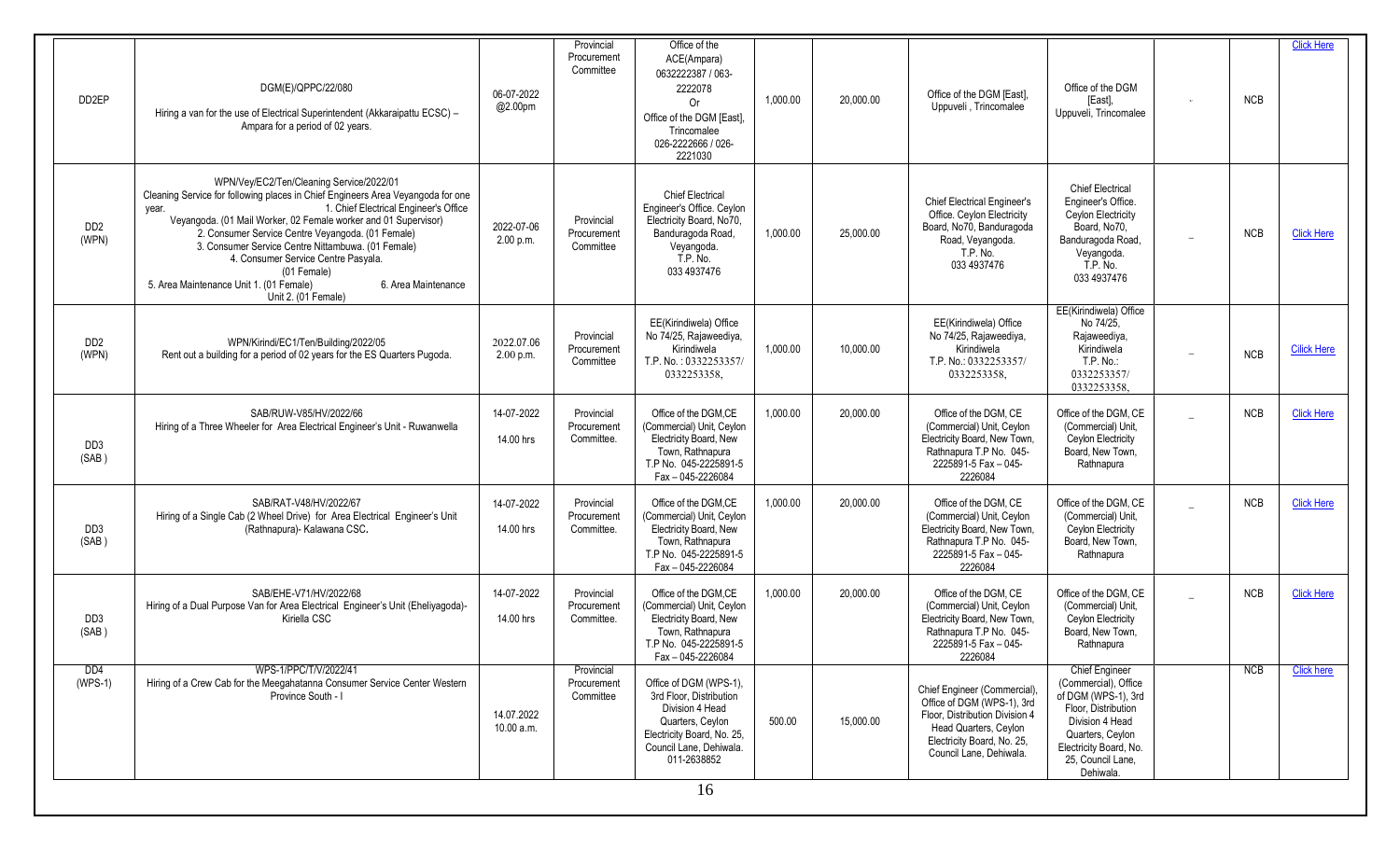| D <sub>D</sub>               | WPS-1/PPC/T/V/2022/42                                                                                                        |                          | Provincial                             |                                                                                                                                                                  |        |           |                                                                                                                                                                               | Chief Engineer                                                                                                                                                                                 | <b>NCB</b> | <b>Click here</b> |
|------------------------------|------------------------------------------------------------------------------------------------------------------------------|--------------------------|----------------------------------------|------------------------------------------------------------------------------------------------------------------------------------------------------------------|--------|-----------|-------------------------------------------------------------------------------------------------------------------------------------------------------------------------------|------------------------------------------------------------------------------------------------------------------------------------------------------------------------------------------------|------------|-------------------|
| $(WPS-1)$                    | Hiring of a Van for office of the Chief Engineer Ratmalana Western Province<br>South - I                                     | 14.07.2022<br>10.00 a.m. | Procurement<br>Committee               | Office of DGM (WPS-1),<br>3rd Floor, Distribution<br>Division 4 Head<br>Quarters, Ceylon<br>Electricity Board, No. 25,<br>Council Lane, Dehiwala.<br>011-2638852 | 500.00 | 15,000.00 | Chief Engineer (Commercial)<br>Office of DGM (WPS-1), 3rd<br>Floor, Distribution Division 4<br>Head Quarters, Ceylon<br>Electricity Board, No. 25,<br>Council Lane, Dehiwala. | (Commercial), Office<br>of DGM (WPS-1), 3rd<br>Floor, Distribution<br>Division 4 Head<br>Quarters, Ceylon<br>Electricity Board, No.<br>25. Council Lane,<br>Dehiwala.                          |            |                   |
| D <sub>D</sub><br>$(WPS-1)$  | WPS-1/PPC/T/V/2022/43<br>Hiring of a Van for office of the Energy Management Unit Western Province<br>South - I              | 14.07.2022<br>10.00 a.m. | Provincial<br>Procurement<br>Committee | Office of DGM (WPS-1),<br>3rd Floor, Distribution<br>Division 4 Head<br>Quarters, Ceylon<br>Electricity Board, No. 25,<br>Council Lane, Dehiwala.<br>011-2638852 | 500.00 | 15,000.00 | Chief Engineer (Commercial)<br>Office of DGM (WPS-1), 3rd<br>Floor, Distribution Division 4<br>Head Quarters, Ceylon<br>Electricity Board, No. 25,<br>Council Lane, Dehiwala. | Chief Engineer<br>(Commercial), Office<br>of DGM (WPS-1), 3rd<br>Floor, Distribution<br>Division 4 Head<br>Quarters, Ceylon<br>Electricity Board, No.<br>25. Council Lane,<br>Dehiwala.        | <b>NCB</b> | <b>Click here</b> |
| DD <sub>4</sub><br>$(WPS-1)$ | WPS-1/PPC/T/V/2022/44<br>Hiring of a Van for the Agalawatta Consumer Service Center Western Province<br>south-1              | 14.07.2022<br>10.00 a.m. | Provincial<br>Procurement<br>Committee | Office of DGM (WPS-1),<br>3rd Floor. Distribution<br>Division 4 Head<br>Quarters, Ceylon<br>Electricity Board, No. 25,<br>Council Lane, Dehiwala.<br>011-2638852 | 500.00 | 15,000.00 | Chief Engineer (Commercial)<br>Office of DGM (WPS-1), 3rd<br>Floor, Distribution Division 4<br>Head Quarters, Ceylon<br>Electricity Board, No. 25,<br>Council Lane, Dehiwala. | <b>Chief Engineer</b><br>(Commercial), Office<br>of DGM (WPS-1), 3rd<br>Floor, Distribution<br>Division 4 Head<br>Quarters, Ceylon<br>Electricity Board, No.<br>25. Council Lane,<br>Dehiwala. | NCB        | <b>Click here</b> |
| D <sub>D</sub><br>$(WPS-1)$  | WPS-1/PPC/T/V/2022/45<br>Hiring of a Van for the Distribution Maintenance Dehiwala Work Site Western<br>Province South - I   | 14.07.2022<br>10.00 a.m. | Provincial<br>Procurement<br>Committee | Office of DGM (WPS-1),<br>3rd Floor, Distribution<br>Division 4 Head<br>Quarters, Ceylon<br>Electricity Board, No. 25,<br>Council Lane, Dehiwala.<br>011-2638852 | 500.00 | 15,000.00 | Chief Engineer (Commercial)<br>Office of DGM (WPS-1), 3rd<br>Floor, Distribution Division 4<br>Head Quarters, Ceylon<br>Electricity Board, No. 25,<br>Council Lane, Dehiwala. | <b>Chief Engineer</b><br>(Commercial), Office<br>of DGM (WPS-1), 3rd<br>Floor, Distribution<br>Division 4 Head<br>Quarters, Ceylon<br>Electricity Board, No.<br>25. Council Lane.<br>Dehiwala. | NCB        | <b>Click here</b> |
| DD <sub>4</sub><br>$(WPS-1)$ | WPS-1/PPC/T/V/2022/46<br>Hiring of a Crew Cab for the Matugama Consumer Service Center Western<br>Province South - I         | 14.07.2022<br>10.00 a.m. | Provincial<br>Procurement<br>Committee | Office of DGM (WPS-1),<br>3rd Floor, Distribution<br>Division 4 Head<br>Quarters, Ceylon<br>Electricity Board, No. 25,<br>Council Lane, Dehiwala.<br>011-2638852 | 500.00 | 15,000.00 | Chief Engineer (Commercial)<br>Office of DGM (WPS-1), 3rd<br>Floor, Distribution Division 4<br>Head Quarters, Ceylon<br>Electricity Board, No. 25,<br>Council Lane, Dehiwala. | Chief Engineer<br>(Commercial), Office<br>of DGM (WPS-1), 3rd<br>Floor, Distribution<br>Division 4 Head<br>Quarters, Ceylon<br>Electricity Board, No.<br>25. Council Lane.<br>Dehiwala.        | <b>NCB</b> | <b>Click here</b> |
| DD4<br>$(WPS-1)$             | WPS-1/PPC/T/V/2022/47<br>Hiring of a Van for office of the Chief Engineer Matugama Western Province<br>South $-1$ .          | 14.07.2022<br>10.00 a.m. | Provincial<br>Procurement<br>Committee | Office of DGM (WPS-1),<br>3rd Floor, Distribution<br>Division 4 Head<br>Quarters, Ceylon<br>Electricity Board, No. 25,<br>Council Lane, Dehiwala.<br>011-2638852 | 500.00 | 15,000.00 | Chief Engineer (Commercial)<br>Office of DGM (WPS-1), 3rd<br>Floor, Distribution Division 4<br>Head Quarters, Ceylon<br>Electricity Board, No. 25,<br>Council Lane, Dehiwala. | <b>Chief Engineer</b><br>(Commercial), Office<br>of DGM (WPS-1), 3rd<br>Floor, Distribution<br>Division 4 Head<br>Quarters, Ceylon<br>Electricity Board, No.<br>25, Council Lane,<br>Dehiwala. | <b>NCB</b> | <b>Click here</b> |
| DD <sub>4</sub><br>$(WPS-1)$ | WPS-1/PPC/T/V/2022/48<br>Hiring of a Van for office of the Chief Engineer Commercial Western Province<br>South - I (IT Unit) | 14.07.2022<br>10.00 a.m. | Provincial<br>Procurement<br>Committee | Office of DGM (WPS-1),<br>3rd Floor, Distribution<br>Division 4 Head                                                                                             | 500.00 | 15,000.00 | Chief Engineer (Commercial)<br>Office of DGM (WPS-1), 3rd<br>Floor, Distribution Division 4                                                                                   | <b>Chief Engineer</b><br>(Commercial), Office<br>of DGM (WPS-1), 3rd                                                                                                                           | NCB        | <b>Click here</b> |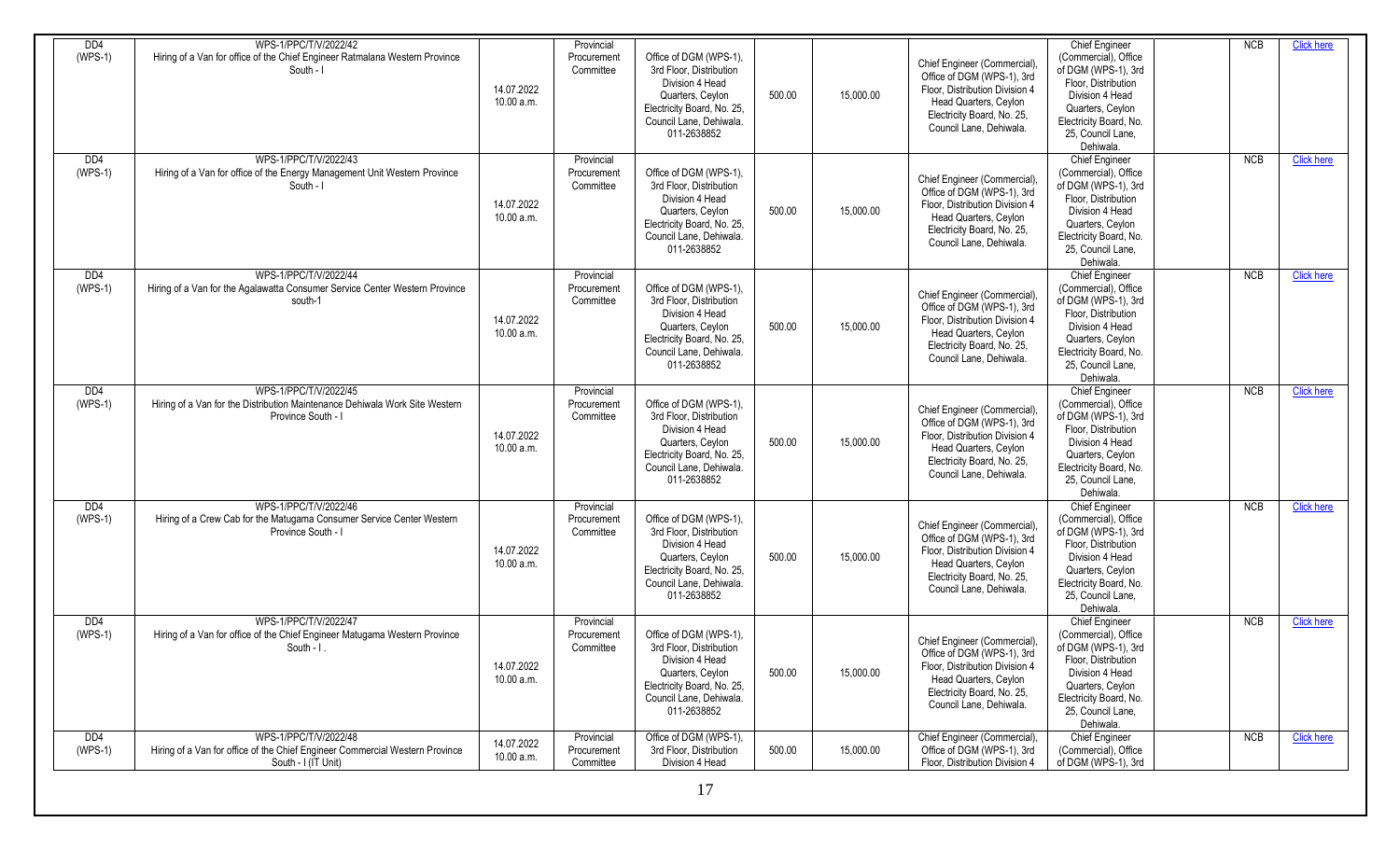|                           |                                                                                                                                                                                   |                         |           | Quarters, Ceylon<br>Electricity Board, No. 25,<br>Council Lane, Dehiwala.<br>011-2638852                                                                                                                   |          |           | Head Quarters, Ceylon<br>Electricity Board, No. 25,<br>Council Lane, Dehiwala.                                                                              | Floor. Distribution<br>Division 4 Head<br>Quarters, Ceylon<br>Electricity Board, No.<br>25. Council Lane,<br>Dehiwala.                                            |              |            |                   |
|---------------------------|-----------------------------------------------------------------------------------------------------------------------------------------------------------------------------------|-------------------------|-----------|------------------------------------------------------------------------------------------------------------------------------------------------------------------------------------------------------------|----------|-----------|-------------------------------------------------------------------------------------------------------------------------------------------------------------|-------------------------------------------------------------------------------------------------------------------------------------------------------------------|--------------|------------|-------------------|
| D <sub>D</sub><br>(SP2)   | SP2/CE(C&CS)/vehicle/V143/2022/30<br>Hiring of a Motor Car for Usage of Electrical Engineer (Energy Management),<br>Chief Engineer (Energy Management) unit of DGM SP2, Tangalle  | 14.07-2022<br>14.00 hrs | PPC (SP2) | Office of Deputy General<br>Manager (Southern<br>Provience2), Chief<br>Engineer (C&CS) unit,<br>Ceylon Electricity Board,<br>No.61/1A, Sea Avenue,<br>Tangalle<br>Tel. No. 047-2200888<br>Fax: 047-2241806 | 1000.00  | 20,000.00 | Office of Deputy General<br>Manager (Southern<br>Provience2), Chief Engineer<br>(C&CS) unit, Ceylon Electricity<br>Board. No.61/1A. Sea<br>Avenue, Tangalle | Office of Deputy<br>General Manager<br>(Southern<br>Provience2), Chief<br>Engineer (C&CS) unit<br>Ceylon Electricity<br>Board, No.61/1A, Sea<br>Avenue, Tangalle  | $-\infty$    | <b>NCB</b> | <b>Click Here</b> |
| D <sub>D</sub> 4<br>(SP2) | SP02/CE(C&CS)/VEHICLE/V26/2022/31<br>Hiring of a Three Wheeler for the usege of<br><b>Consumer Service Center</b><br>(kataragama), Chief Engineer<br>(Hambantota )Unit, DGM (SP2) | 14.07-2022<br>14.00 hrs | PPC (SP2) | Office of Deputy General<br>Manager (Southern<br>Provience2), Chief<br>Engineer (C&CS) unit,<br>Ceylon Electricity Board,<br>No.61/1A, Sea Avenue,<br>Tangalle<br>Tel. No. 047-2200888<br>Fax: 047-2241806 | 1000.00  | 10,000.00 | Office of Deputy General<br>Manager (Southern<br>Provience2), Chief Engineer<br>(C&CS) unit, Ceylon Electricity<br>Board. No.61/1A. Sea<br>Avenue, Tangalle | Office of Deputy<br>General Manager<br>(Southern<br>Provience2). Chief<br>Engineer (C&CS) unit,<br>Ceylon Electricity<br>Board, No.61/1A, Sea<br>Avenue, Tangalle | $\mathbf{u}$ | <b>NCB</b> | <b>Click Here</b> |
| D <sub>D</sub> 4<br>(SP2) | SP02/CE(C&CS)/VEHICLE/V56/2022/32<br>Hiring of a Three wheeler for the usege of<br>Disconnection, Chief Engineer<br>(Hambantota) Unit, DGM (SP2                                   | 14.07-2022<br>14.00 hrs | PPC (SP2) | Office of Deputy General<br>Manager (Southern<br>Provience2), Chief<br>Engineer (C&CS) unit,<br>Ceylon Electricity Board,<br>No.61/1A, Sea Avenue,<br>Tangalle<br>Tel. No. 047-2200888<br>Fax: 047-2241806 | 1.000.00 | 10.000.00 | Office of Deputy General<br>Manager (Southern<br>Provience2), Chief Engineer<br>(C&CS) unit, Ceylon Electricity<br>Board, No.61/1A, Sea<br>Avenue, Tangalle | Office of Deputy<br>General Manager<br>(Southern<br>Provience2). Chief<br>Engineer (C&CS) unit,<br>Ceylon Electricity<br>Board, No.61/1A, Sea<br>Avenue, Tangalle | $\sim$       | <b>NCB</b> | <b>Click Here</b> |

Chairman of the above Procurement Committees, on behalf of the Ceylon Electricity Board, now invites sealed Bids from potential Suppliers for the above mentioned items on the basis of International /National competitive bi bid documents purchased from the CEB.

Bidding Documents will be issued only to the prospective Bidder or their accredited Agents. Wherever necessary they should get registered in terms of the Public Contract Act No.3of 1987.

Bidding Documents could be purchased by any prospective bidder or their accredited Agent on submission of written request to the respective Deputy General Manager/Chief Engineer of the CEB upon payment of the amount indica table for each set of Bid Document, between 0900 hrs. and 1500 hrs. on any working days till the day prior to the bid closing date. Payment shall be made in cash or bank draft drawn in favour of the General Manager, CEB.

Foreign Diplomatic Missions/ Trade Commissions may obtain information copies of the Bidding Documents, free of charge on submission of written request. The Bidding Documents may be inspected by the prospective bidder or th respective DGM/CE free of charge.

Bids will be opened immediately after the closing time of the bidding, in the presence of Bidders and their authorized representatives at the locations indicated in column 9. Late Bids shall be rejected.

All clarifications shall be sought two weeks before the Bid closing date, from the respective DGM/CE of the CEB who issued the bidding Documents.